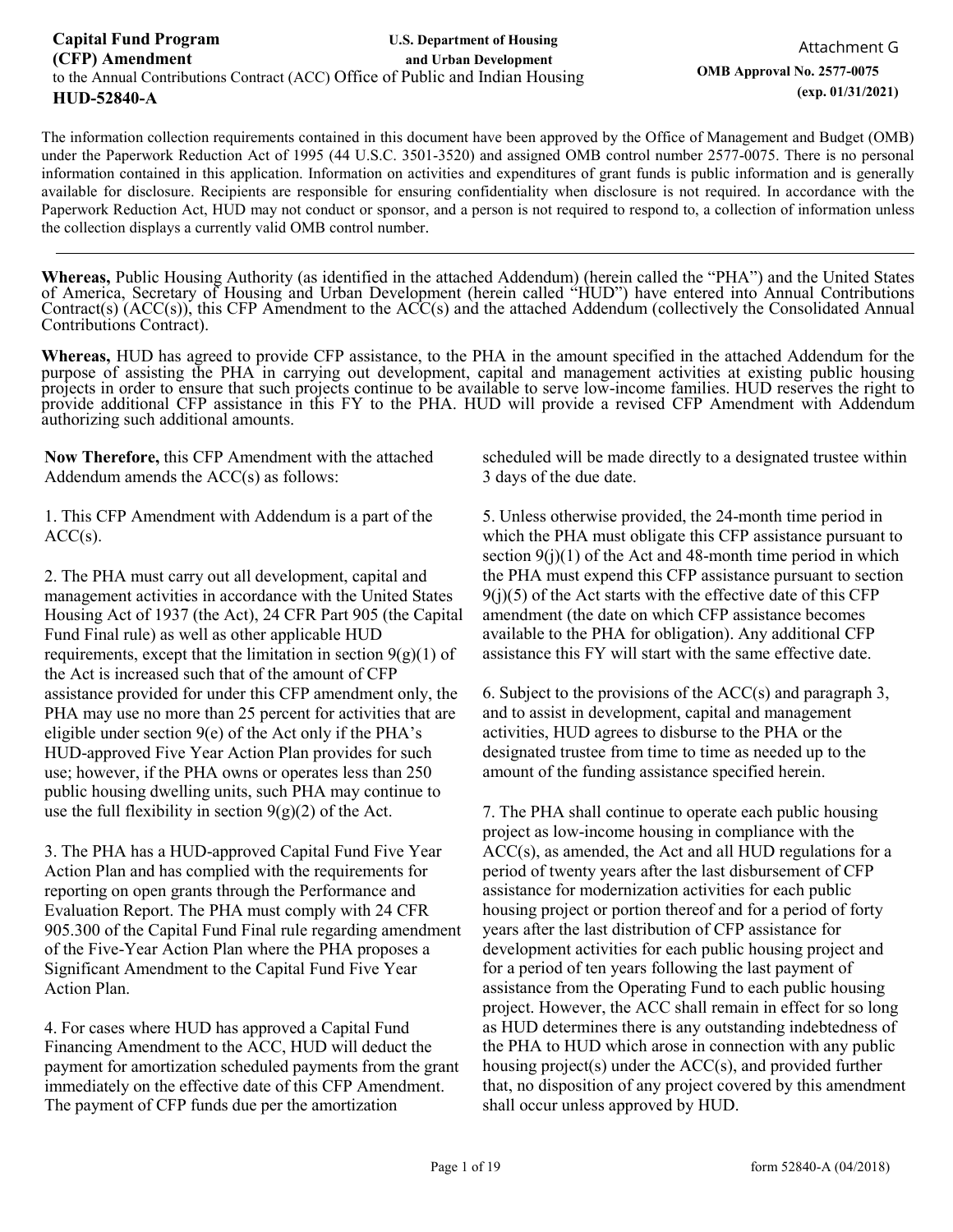8. The PHA has accepted all CFP assistance provided for this FY. If the PHA does not comply with any of its obligations under this CFP Amendment and does not have its Annual PHA Plan approved within the period specified by HUD, HUD shall impose such penalties or take such remedial action as provided by law. HUD may direct the PHA to terminate all work described in the Capital Fund Annual Statement. In such case, the PHA shall only incur additional costs with HUD approval.

9. Implementation or use of funding assistance provided under this CFP Amendment is subject to any corrective action order(s) in effect.

10. The PHA is required to report in the format and frequency established by HUD on all open Capital Fund grants awarded, including information on the installation of energy conservation measures.

11. If CFP assistance is provided for activities authorized pursuant to agreements between HUD and the PHA under the Rental Assistance Demonstration Program, the PHA shall

follow such applicable statutory authorities and all applicable HUD regulations and requirements. For *total conversion* of public housing projects, the provisions of the ACC shall remain in effect for so long as HUD determines there is any outstanding indebtedness of the PHA to HUD which arose in connection with any public housing projects(s) under the ACC(s), and provided further that, no disposition or conversion of any public housing project covered by these terms and conditions shall occur unless approved by HUD. For *partial conversion*, the PHA shall continue to operate each non-converted public housing project as low-income housing in accordance with paragraph 7.

12. CFP assistance provided as an Emergency grant or a Safety and Security grant shall be subject to a 12-month obligation and 24-month expenditure time period. CFP assistance provided as a Natural Disaster grant shall be subject to a 24-month obligation and 48-month expenditure time period. The start date shall be the date on which such funding becomes available to the PHA for obligation. The PHA must record the Declaration(s) of Trust within 60 days of the effective date or HUD will recapture the funds.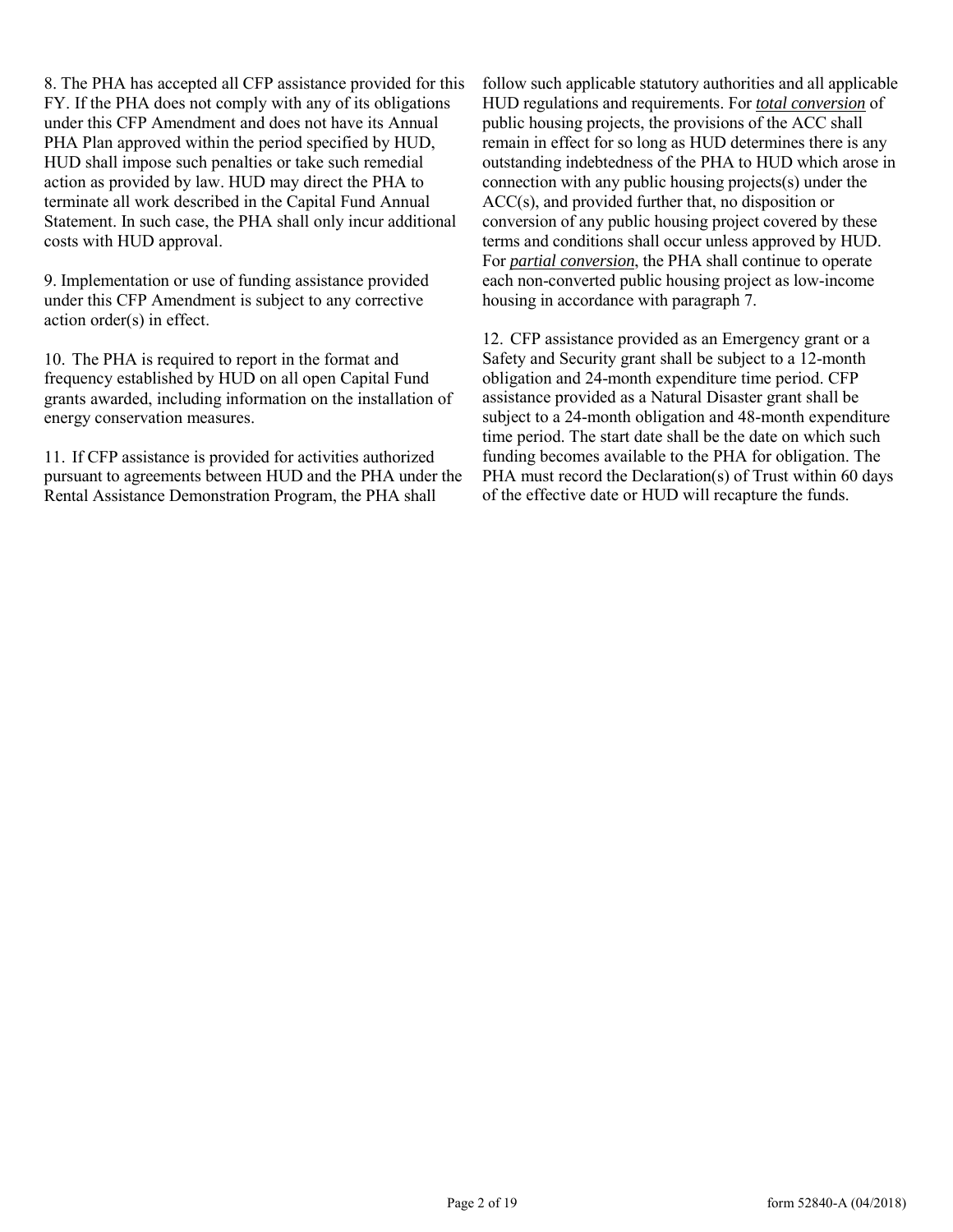Office of Public and Indian Housing<br>2577-0274 U.S. Department of Housing and Urban Development2577-027402/28/2022

|    | <b>Status:</b> Approved<br><b>Approval Date: 05/27/2020</b>                                  |                                                                                                            | <b>Approved By:</b>                         | <b>EPIC SYSTEM</b>                          |                                                    | UZIZ012022                                         |  |
|----|----------------------------------------------------------------------------------------------|------------------------------------------------------------------------------------------------------------|---------------------------------------------|---------------------------------------------|----------------------------------------------------|----------------------------------------------------|--|
|    | <b>Part I: Summary</b>                                                                       |                                                                                                            |                                             |                                             |                                                    |                                                    |  |
|    | Chandler Housing & Redevelopment Division<br><b>PHA Name:</b><br>AZ028<br><b>PHA Number:</b> | Locality (City/County & State)<br>$\overline{X}$ Original 5-Year Plan<br>Revised 5-Year Plan (Revision No: |                                             |                                             |                                                    |                                                    |  |
| А. | <b>Development Number and Name</b>                                                           | <b>Work Statement for</b><br>2020<br>Year 1                                                                | <b>Work Statement for</b><br>Year 2<br>2021 | <b>Work Statement for</b><br>2022<br>Year 3 | <b>Work Statement for</b><br>2023<br><b>Year 4</b> | <b>Work Statement for</b><br>2024<br><b>Year 5</b> |  |
|    | <b>AUTHORITY-WIDE</b>                                                                        | \$107,417.00                                                                                               | \$63,000.00                                 | \$63,000.00                                 | \$63,000.00                                        | \$63,000.00                                        |  |
|    | SCATTERED SITES/SENIOR SITES (AZ028000002)                                                   | \$588,700.00                                                                                               | \$307,000.00                                | \$97,000.00                                 | \$280,000.00                                       | \$245,000.00                                       |  |
|    | <b>FAMILY SITES (AZ028000001)</b>                                                            |                                                                                                            | \$230,000.00                                | \$440,000.00                                | \$257,000.00                                       | \$292,000.00                                       |  |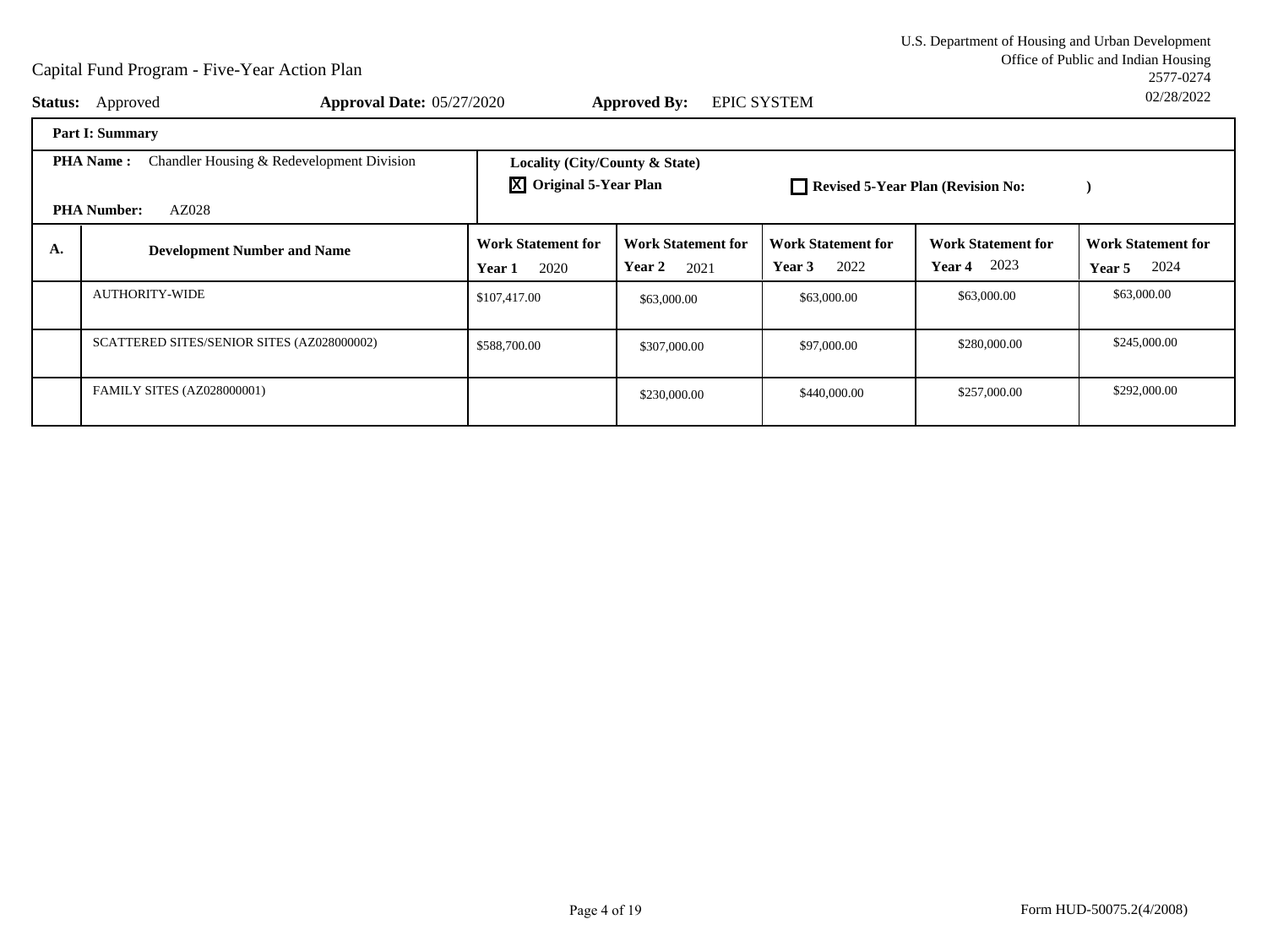- 17

Ť.

| Part II: Supporting Pages - Physical Needs Work Statements (s) |                                                                                                                                                                                                               |                                                                                                                                |          |                       |  |
|----------------------------------------------------------------|---------------------------------------------------------------------------------------------------------------------------------------------------------------------------------------------------------------|--------------------------------------------------------------------------------------------------------------------------------|----------|-----------------------|--|
|                                                                | <b>Work Statement for Year</b><br>2020                                                                                                                                                                        |                                                                                                                                |          |                       |  |
| Identifier                                                     | <b>Development Number/Name</b>                                                                                                                                                                                | <b>General Description of Major Work Categories</b>                                                                            | Quantity | <b>Estimated Cost</b> |  |
|                                                                | AUTHORITY-WIDE (NAWASD)                                                                                                                                                                                       |                                                                                                                                |          | \$107,417.00          |  |
| <b>ID0013</b>                                                  | Capital Fund Program Salary & Supplies(Administration (1410)-Salaries)                                                                                                                                        | Salaries and supplies                                                                                                          |          | \$104,417.00          |  |
| <b>ID0017</b>                                                  | Staff Training(Management Improvement (1408)-Staff Training)                                                                                                                                                  | Training events for staff for Capital Fund Program                                                                             |          | \$3,000.00            |  |
|                                                                | SCATTERED SITES/SENIOR SITES (AZ028000002)                                                                                                                                                                    |                                                                                                                                |          | \$588,700.00          |  |
| ID0043                                                         | Heat Pump Replacements(Dwelling Unit-Interior (1480)-Mechanical)                                                                                                                                              | Removal and replacement of 26 units at Single Family Homes.                                                                    |          | \$140,000.00          |  |
| ID0063                                                         | Shower/Tub Surround Replacement(Dwelling Unit-Interior (1480)-Tubs and Showers)                                                                                                                               | Remove 29 damaged shower/tub surrounds and replace with new cultured marble<br>or composite surrounds at scattered site homes. |          | \$154,206.00          |  |
| ID0071                                                         | Replace Kitchen & Bathroom Cabinets(Dwelling Unit-Interior (1480)-Bathroom Counters and<br>Sinks, Dwelling Unit-Interior (1480)-Kitchen Cabinets, Dwelling Unit-Interior (1480)-Kitchen Sinks<br>and Faucets) | Replace the kitchen and bathroom cabinets and associated plumbing fixtures in 29<br>homes.                                     |          | \$284,494.00          |  |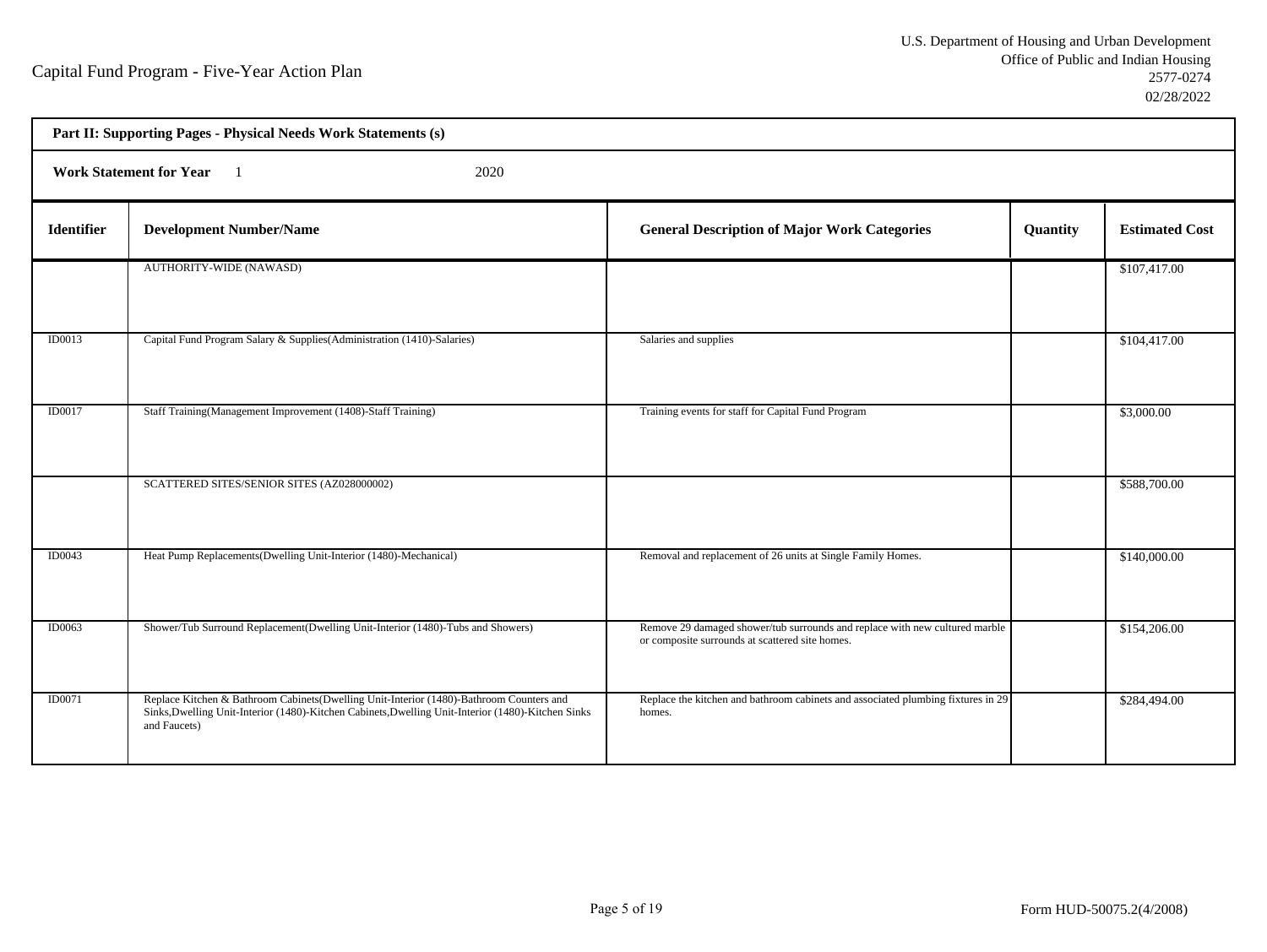| Part II: Supporting Pages - Physical Needs Work Statements (s) |                                                     |                                                                                                                                                          |                 |                       |  |
|----------------------------------------------------------------|-----------------------------------------------------|----------------------------------------------------------------------------------------------------------------------------------------------------------|-----------------|-----------------------|--|
|                                                                | <b>Work Statement for Year</b><br>2020              |                                                                                                                                                          |                 |                       |  |
| <b>Identifier</b>                                              | <b>Development Number/Name</b>                      | <b>General Description of Major Work Categories</b>                                                                                                      | <b>Quantity</b> | <b>Estimated Cost</b> |  |
| <b>ID0073</b>                                                  | Radon Testing (Dwelling Unit-Interior (1480)-Other) | Test all the units at Kingston for radon. This is an ongoing testing requirement<br>since there are units that have test results above the EPA standard. |                 | \$10,000.00           |  |
|                                                                | Subtotal of Estimated Cost                          |                                                                                                                                                          |                 | \$696,117.00          |  |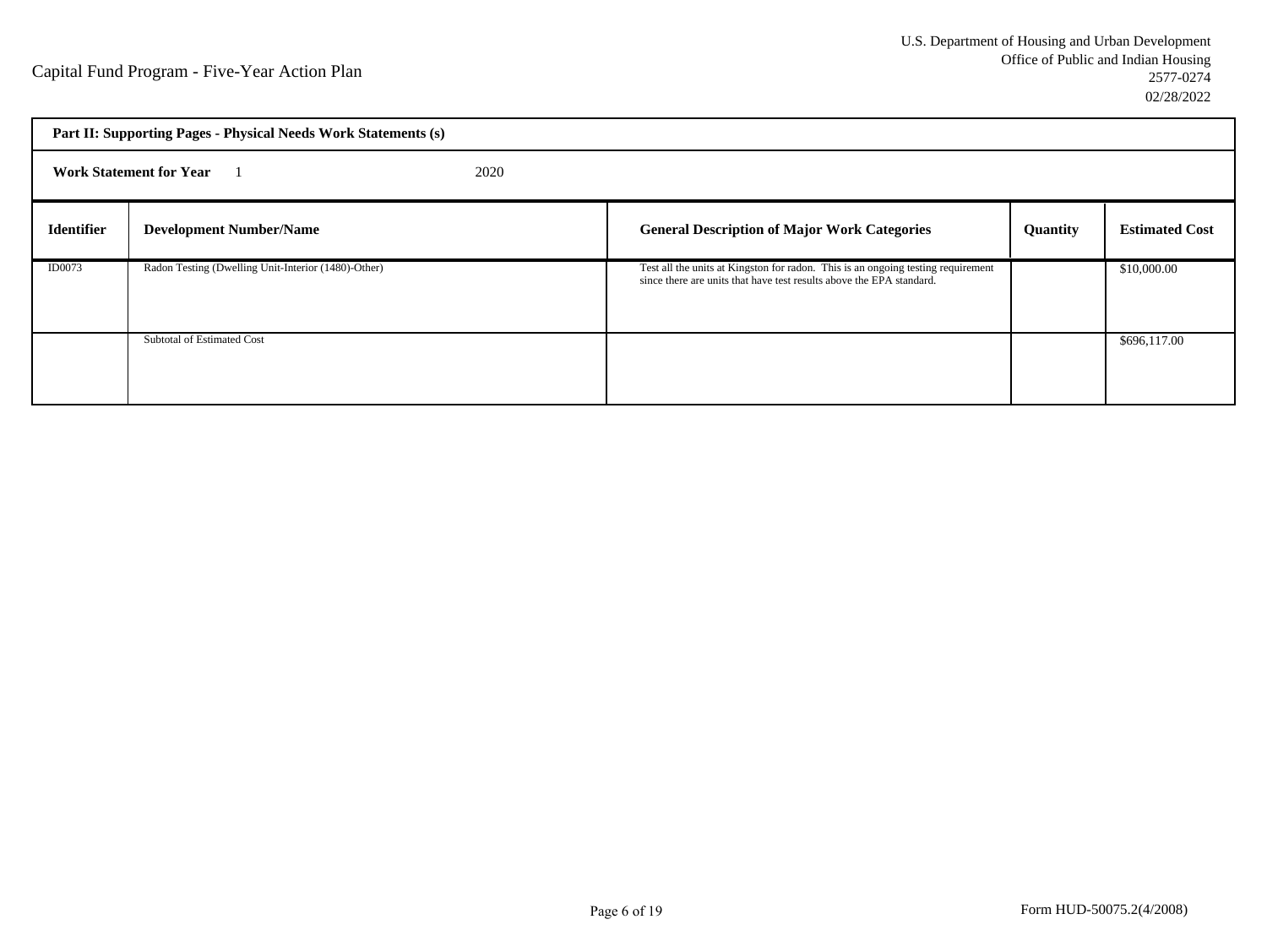- 17

Ť.

| Part II: Supporting Pages - Physical Needs Work Statements (s) |                                                                         |                                                                      |          |                       |  |  |
|----------------------------------------------------------------|-------------------------------------------------------------------------|----------------------------------------------------------------------|----------|-----------------------|--|--|
|                                                                | Work Statement for Year 2<br>2021                                       |                                                                      |          |                       |  |  |
| <b>Identifier</b>                                              | <b>Development Number/Name</b>                                          | <b>General Description of Major Work Categories</b>                  | Quantity | <b>Estimated Cost</b> |  |  |
|                                                                | AUTHORITY-WIDE (NAWASD)                                                 |                                                                      |          | \$63,000.00           |  |  |
| <b>ID0014</b>                                                  | Capital Fund Program Salary & Supplies (Administration (1410)-Salaries) | Salaries and supplies                                                |          | \$60,000.00           |  |  |
| <b>ID0018</b>                                                  | Staff Training(Management Improvement (1408)-Staff Training)            | Training events for staff for Capital Fund Program                   |          | \$3,000.00            |  |  |
|                                                                | FAMILY SITES (AZ028000001)                                              |                                                                      |          | \$230,000.00          |  |  |
| <b>ID0040</b>                                                  | Parking Lot Paint & Striping (Dwelling Unit-Site Work (1480)-Striping)  | Paint and strip the parking lots at 5 family sites.                  |          | \$10,000.00           |  |  |
| <b>ID0077</b>                                                  | Replace Heat Pumps Site 3(Dwelling Unit-Interior (1480)-Mechanical)     | Replace the Gas Heat Pumps and ducting on 40 units at family site 3. |          | \$220,000.00          |  |  |
|                                                                | SCATTERED SITES/SENIOR SITES (AZ028000002)                              |                                                                      |          | \$307,000.00          |  |  |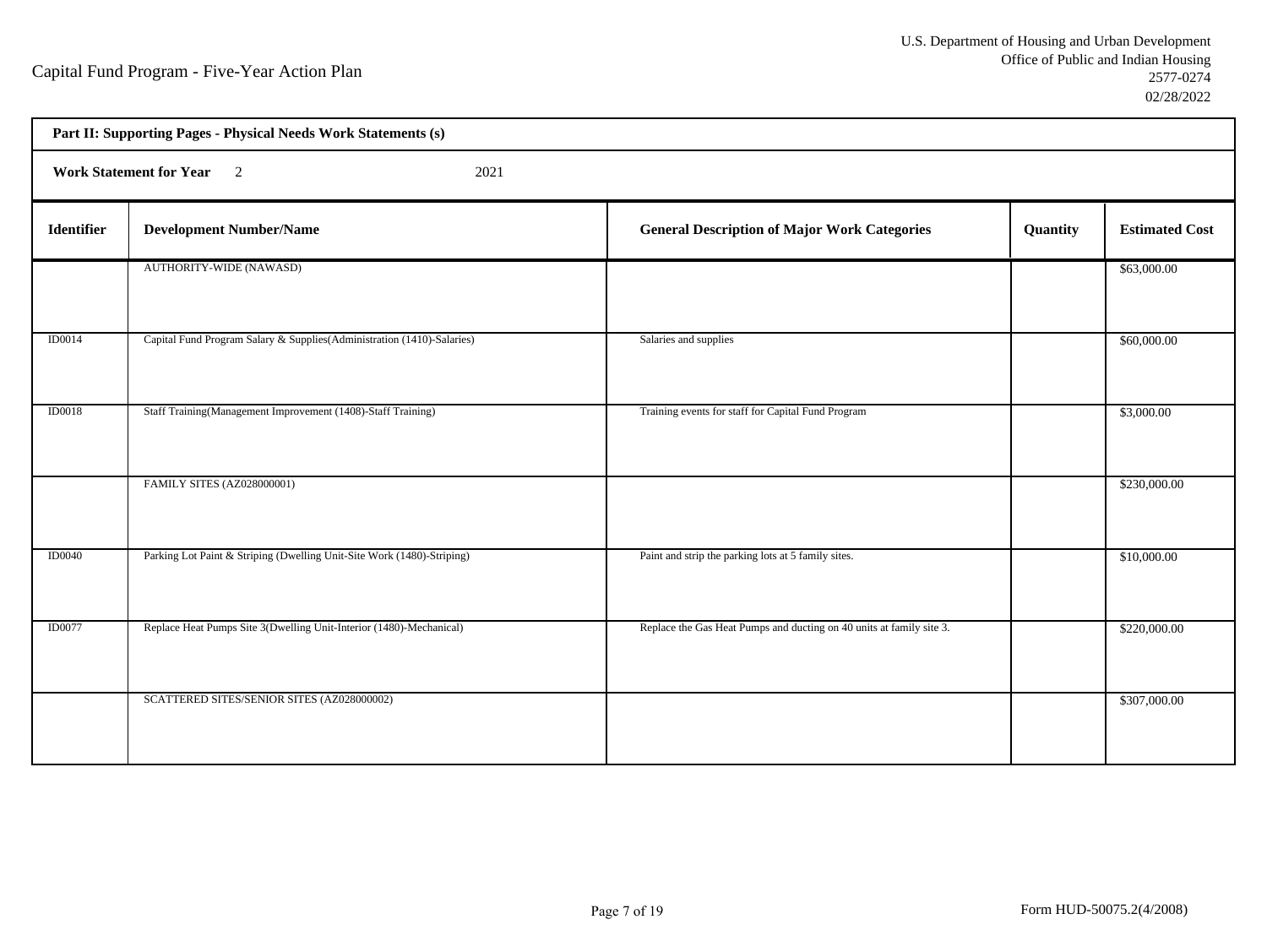| Part II: Supporting Pages - Physical Needs Work Statements (s) |                                                                                                                                                                                                               |                                                                                           |                 |                       |  |  |
|----------------------------------------------------------------|---------------------------------------------------------------------------------------------------------------------------------------------------------------------------------------------------------------|-------------------------------------------------------------------------------------------|-----------------|-----------------------|--|--|
|                                                                | <b>Work Statement for Year</b> 2<br>2021                                                                                                                                                                      |                                                                                           |                 |                       |  |  |
| <b>Identifier</b>                                              | <b>Development Number/Name</b>                                                                                                                                                                                | <b>General Description of Major Work Categories</b>                                       | <b>Quantity</b> | <b>Estimated Cost</b> |  |  |
| ID0057                                                         | Install Block Fence (Dwelling Unit-Site Work (1480)-Fencing)                                                                                                                                                  | Replace existing chain link fence with fence block at 6 homes.                            |                 | \$52,000.00           |  |  |
| <b>ID0080</b>                                                  | Heat Pump Replacements(Dwelling Unit-Interior (1480)-Mechanical)                                                                                                                                              | Removal and replacement of 26 units at Single Family Homes.                               |                 | \$140,000.00          |  |  |
| ID0081                                                         | Replace Kitchen & Bathroom Cabinets(Dwelling Unit-Interior (1480)-Bathroom Counters and<br>Sinks, Dwelling Unit-Interior (1480)-Kitchen Cabinets, Dwelling Unit-Interior (1480)-Kitchen Sinks<br>and Faucets) | Replace the kitchen and bathroom cabinets and associated plumbing fixture in 11<br>homes. |                 | \$115,000.00          |  |  |
|                                                                | <b>Subtotal of Estimated Cost</b>                                                                                                                                                                             |                                                                                           |                 | \$600,000.00          |  |  |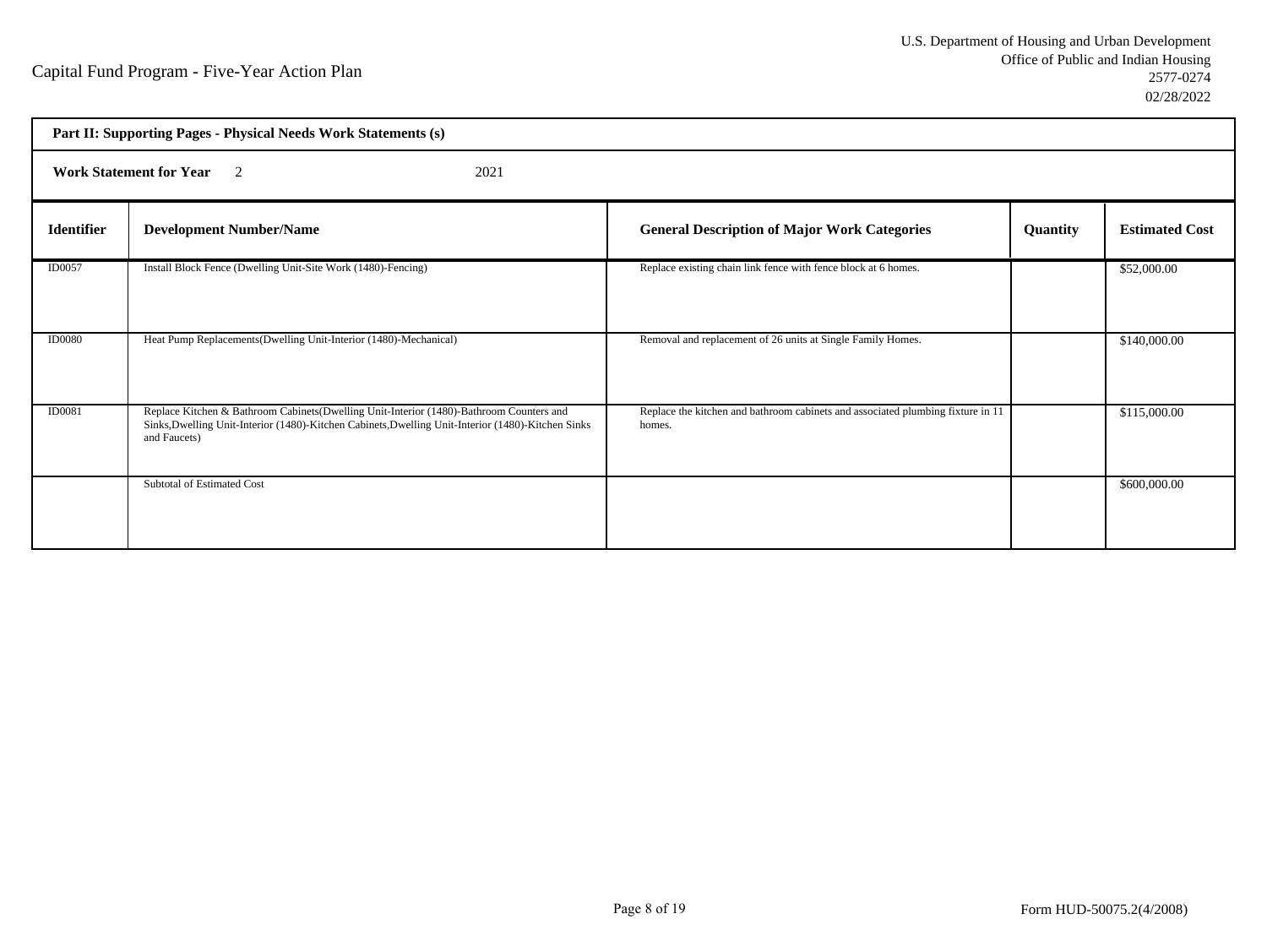٦

| Part II: Supporting Pages - Physical Needs Work Statements (s) |                                                                         |                                                                                                                                                                                                                                                 |          |                       |  |
|----------------------------------------------------------------|-------------------------------------------------------------------------|-------------------------------------------------------------------------------------------------------------------------------------------------------------------------------------------------------------------------------------------------|----------|-----------------------|--|
|                                                                | Work Statement for Year 3<br>2022                                       |                                                                                                                                                                                                                                                 |          |                       |  |
| Identifier                                                     | <b>Development Number/Name</b>                                          | <b>General Description of Major Work Categories</b>                                                                                                                                                                                             | Quantity | <b>Estimated Cost</b> |  |
|                                                                | AUTHORITY-WIDE (NAWASD)                                                 |                                                                                                                                                                                                                                                 |          | \$63,000.00           |  |
| <b>ID0046</b>                                                  | Capital Fund Program Salary & Supplies (Administration (1410)-Salaries) | Salaries and Supplies                                                                                                                                                                                                                           |          | \$60,000.00           |  |
| <b>ID0047</b>                                                  | Staff Training(Management Improvement (1408)-Staff Training)            | Training events for staff for Capital Fund Program                                                                                                                                                                                              |          | \$3,000.00            |  |
|                                                                | <b>FAMILY SITES (AZ028000001)</b>                                       |                                                                                                                                                                                                                                                 |          | \$440,000.00          |  |
| <b>ID0066</b>                                                  | Sewer Line Rehab(Dwelling Unit-Site Work (1480)-Sewer Lines - Mains)    | The sewer lines in the family sites are original cast iron that is reaching the<br>designed useful life. This project will install an epoxy liner, cured in-place<br>(CIPP) that will extend the life of the pipe another 20 plus years. Site-2 |          | \$240,000.00          |  |
| ID0076                                                         | Replace Heat Pumps Site 2(Dwelling Unit-Interior (1480)-Mechanical)     | Replace the Gas Heat Pumps and ducting on 38 units at family site 2.                                                                                                                                                                            |          | \$200,000.00          |  |
|                                                                | SCATTERED SITES/SENIOR SITES (AZ028000002)                              |                                                                                                                                                                                                                                                 |          | \$97,000.00           |  |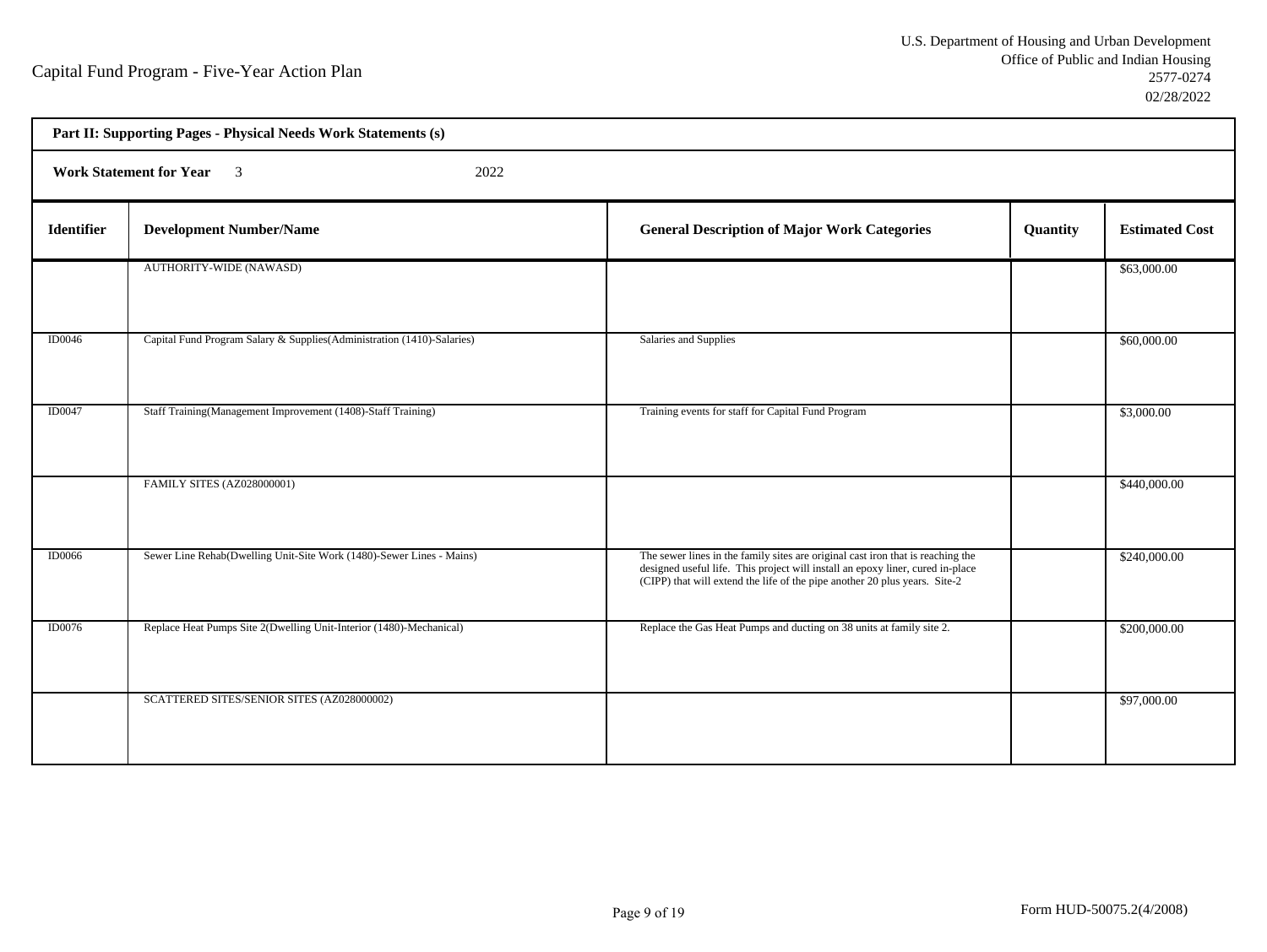| Part II: Supporting Pages - Physical Needs Work Statements (s) |                                                       |  |                                                              |          |                       |
|----------------------------------------------------------------|-------------------------------------------------------|--|--------------------------------------------------------------|----------|-----------------------|
|                                                                | <b>Work Statement for Year</b> 3<br>2022              |  |                                                              |          |                       |
| <b>Identifier</b>                                              | <b>Development Number/Name</b>                        |  | <b>General Description of Major Work Categories</b>          | Quantity | <b>Estimated Cost</b> |
| <b>ID0069</b>                                                  | Roof Replacement(Dwelling Unit-Exterior (1480)-Roofs) |  | Replace the asphalt shingle roofs on 8 scattered site homes. |          | \$97,000.00           |
|                                                                | Subtotal of Estimated Cost                            |  |                                                              |          | \$600,000.00          |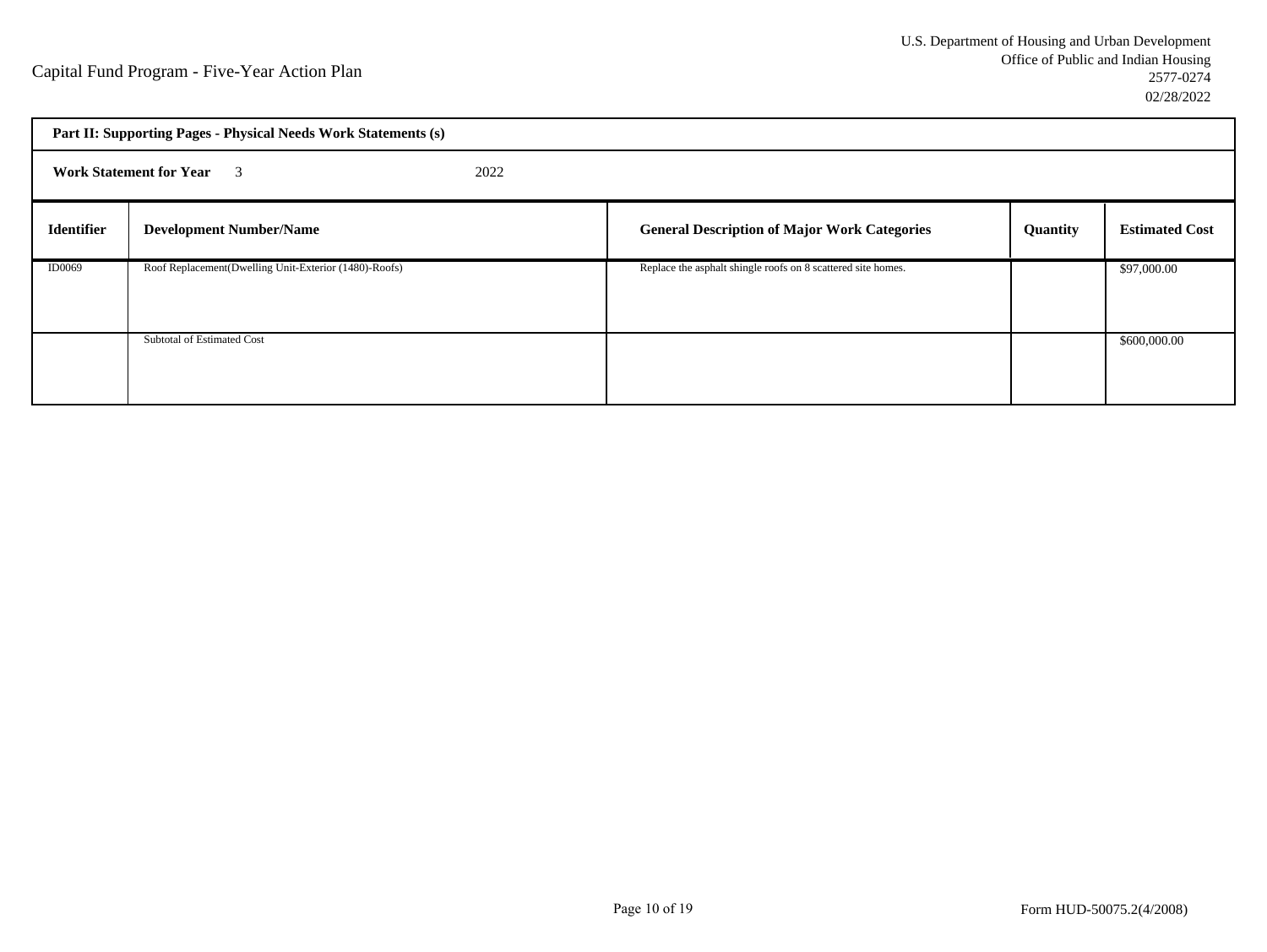| Part II: Supporting Pages - Physical Needs Work Statements (s) |                                                                        |                                                                                                                                                                                                                                                 |          |                       |  |  |
|----------------------------------------------------------------|------------------------------------------------------------------------|-------------------------------------------------------------------------------------------------------------------------------------------------------------------------------------------------------------------------------------------------|----------|-----------------------|--|--|
|                                                                | <b>Work Statement for Year</b><br>2023<br>$\overline{4}$               |                                                                                                                                                                                                                                                 |          |                       |  |  |
| Identifier                                                     | <b>Development Number/Name</b>                                         | <b>General Description of Major Work Categories</b>                                                                                                                                                                                             | Quantity | <b>Estimated Cost</b> |  |  |
|                                                                | SCATTERED SITES/SENIOR SITES (AZ028000002)                             |                                                                                                                                                                                                                                                 |          | \$280,000.00          |  |  |
| <b>ID0064</b>                                                  | Install Block Fence(Dwelling Unit-Site Work (1480)-Fencing)            | Install a fence block fence between 33 scattered site homes that currently have a<br>chain link fence.                                                                                                                                          |          | \$280,000.00          |  |  |
|                                                                | <b>AUTHORITY-WIDE (NAWASD)</b>                                         |                                                                                                                                                                                                                                                 |          | \$63,000.00           |  |  |
| <b>ID0067</b>                                                  | Capital Fund Program Salary & Supplies(Administration (1410)-Salaries) | Salaries and Supplies                                                                                                                                                                                                                           |          | \$60,000.00           |  |  |
| <b>ID0068</b>                                                  | Staff Training(Management Improvement (1408)-Staff Training)           | Training events for staff for Capital Fund Program                                                                                                                                                                                              |          | \$3,000.00            |  |  |
|                                                                | FAMILY SITES (AZ028000001)                                             |                                                                                                                                                                                                                                                 |          | \$257,000.00          |  |  |
| <b>ID0074</b>                                                  | Sewer Line Rehab(Dwelling Unit-Site Work (1480)-Sewer Lines - Mains)   | The sewer lines in the family sites are original cast iron that is reaching the<br>designed useful life. This project will install an epoxy liner, cured in-place<br>(CIPP) that will extend the life of the pipe another 20 plus years. Site-1 |          | \$257,000.00          |  |  |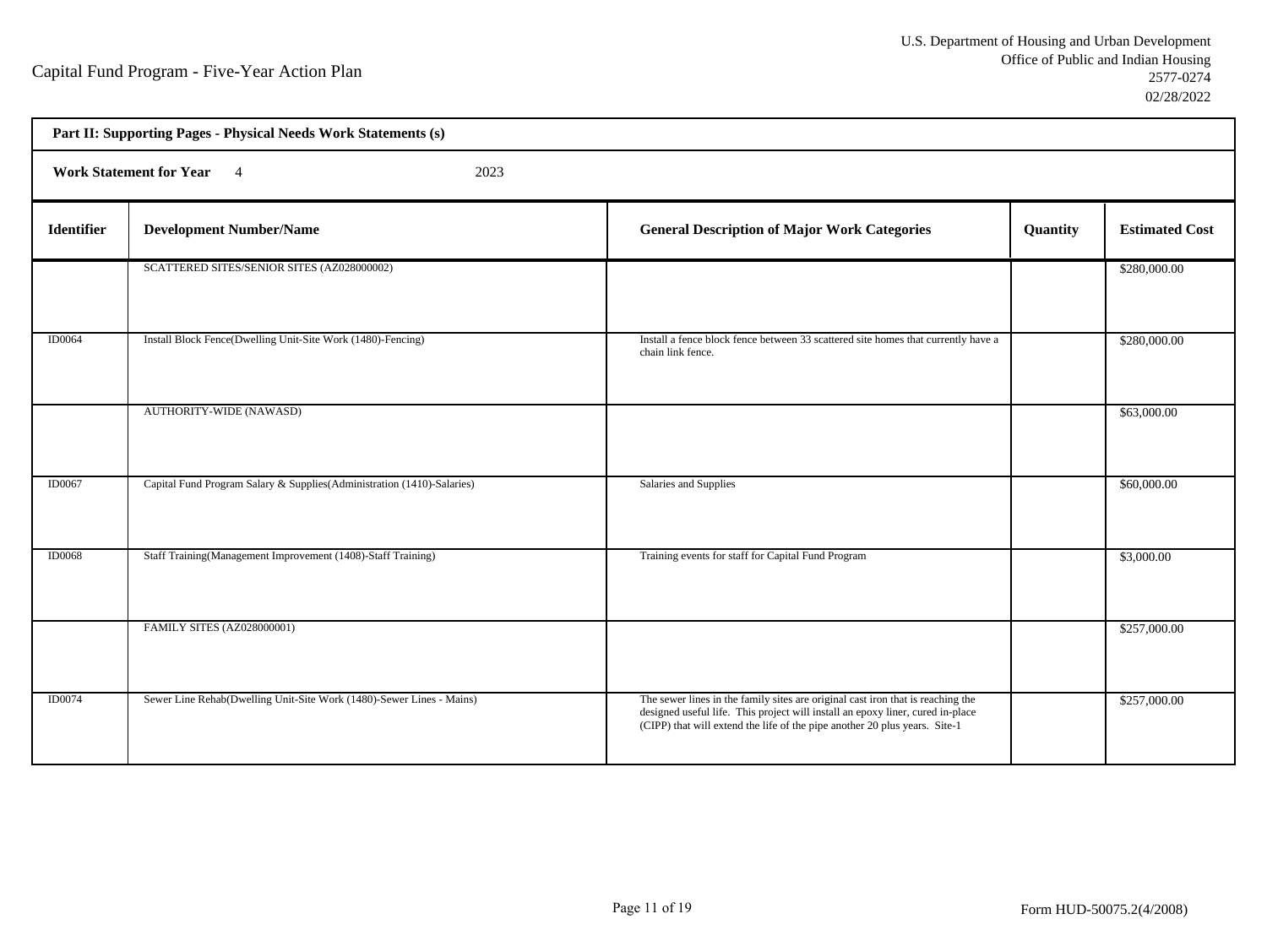| Part II: Supporting Pages - Physical Needs Work Statements (s) |                                |  |                                                     |          |                       |
|----------------------------------------------------------------|--------------------------------|--|-----------------------------------------------------|----------|-----------------------|
| <b>Work Statement for Year</b> 4<br>2023                       |                                |  |                                                     |          |                       |
| <b>Identifier</b>                                              | <b>Development Number/Name</b> |  | <b>General Description of Major Work Categories</b> | Quantity | <b>Estimated Cost</b> |
|                                                                | Subtotal of Estimated Cost     |  |                                                     |          | \$600,000.00          |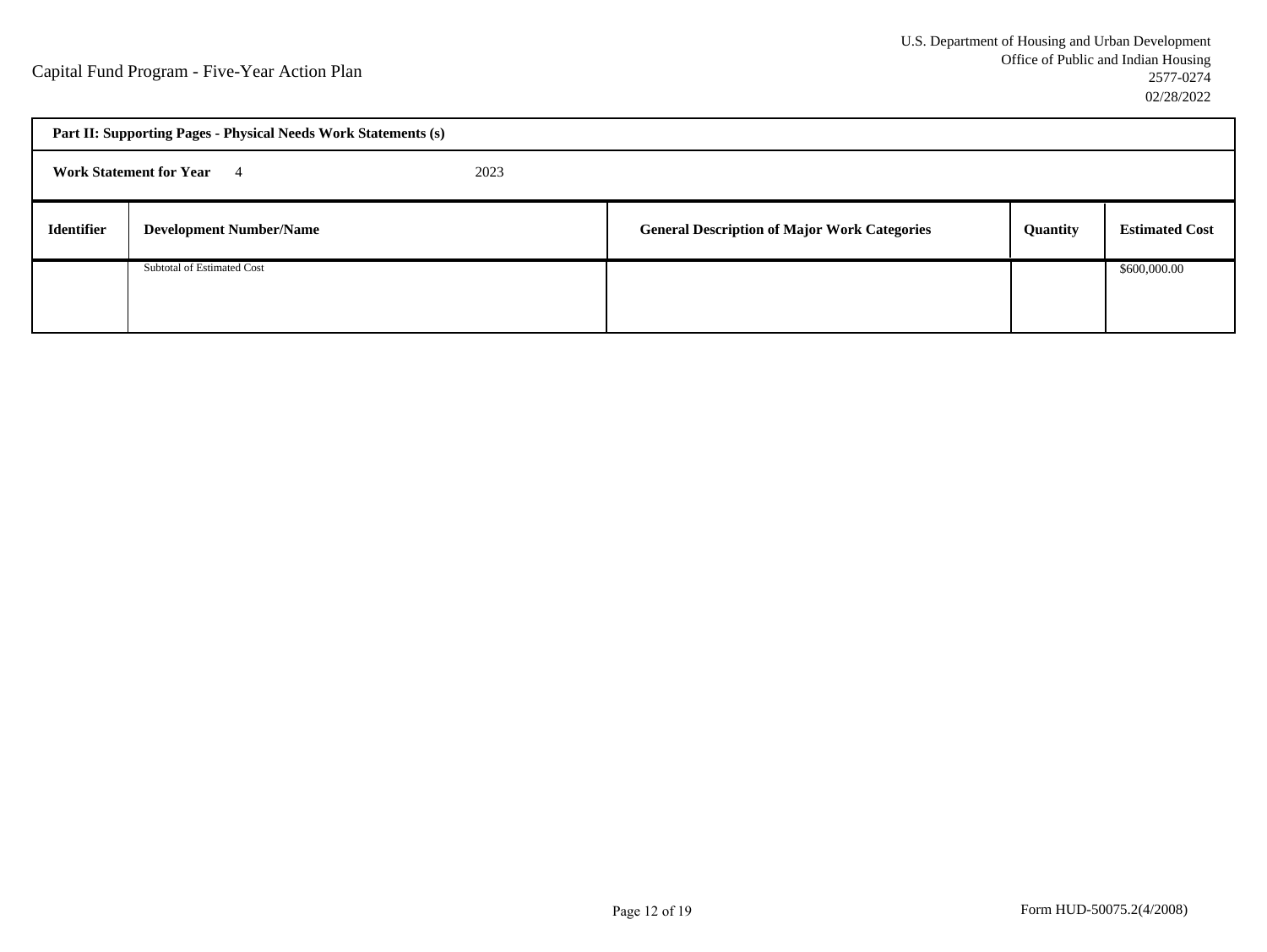| Part II: Supporting Pages - Physical Needs Work Statements (s) |                                                                                                                                                                                                                |                                                                                                                                |          |                       |  |
|----------------------------------------------------------------|----------------------------------------------------------------------------------------------------------------------------------------------------------------------------------------------------------------|--------------------------------------------------------------------------------------------------------------------------------|----------|-----------------------|--|
|                                                                | Work Statement for Year 5<br>2024                                                                                                                                                                              |                                                                                                                                |          |                       |  |
| Identifier                                                     | <b>Development Number/Name</b>                                                                                                                                                                                 | <b>General Description of Major Work Categories</b>                                                                            | Quantity | <b>Estimated Cost</b> |  |
|                                                                | SCATTERED SITES/SENIOR SITES (AZ028000002)                                                                                                                                                                     |                                                                                                                                |          | \$245,000.00          |  |
| <b>ID0062</b>                                                  | Shower/Tub Surround Replacement(Dwelling Unit-Interior (1480)-Tubs and Showers)                                                                                                                                | Remove 14 damaged shower/tub surrounds and replace with new cultured marble<br>or composite surrounds at scattered site homes. |          | \$74,550.00           |  |
| <b>ID0070</b>                                                  | Replace Kitchen & Bathroom Cabinets (Dwelling Unit-Interior (1480)-Bathroom Counters and<br>Sinks, Dwelling Unit-Interior (1480)-Kitchen Cabinets, Dwelling Unit-Interior (1480)-Kitchen Sinks<br>and Faucets) | Replace the kitchen and bathroom cabinets and associated plumbing fixture in 15<br>homes.                                      |          | \$170,450.00          |  |
|                                                                | <b>FAMILY SITES (AZ028000001)</b>                                                                                                                                                                              |                                                                                                                                |          | \$292,000.00          |  |
| <b>ID0065</b>                                                  | Parking Lot Paint & Striping (Dwelling Unit-Site Work (1480)-Striping)                                                                                                                                         | Paint the lines and numbers at the five (5) family sites.                                                                      |          | \$10,000.00           |  |
| <b>ID0075</b>                                                  | Replace Heat Pumps Site 1(Dwelling Unit-Interior (1480)-Mechanical)                                                                                                                                            | Replace the Gas Heat Pumps and ducting on 53 units at family site 1.                                                           |          | \$282,000.00          |  |
|                                                                | AUTHORITY-WIDE (NAWASD)                                                                                                                                                                                        |                                                                                                                                |          | \$63,000.00           |  |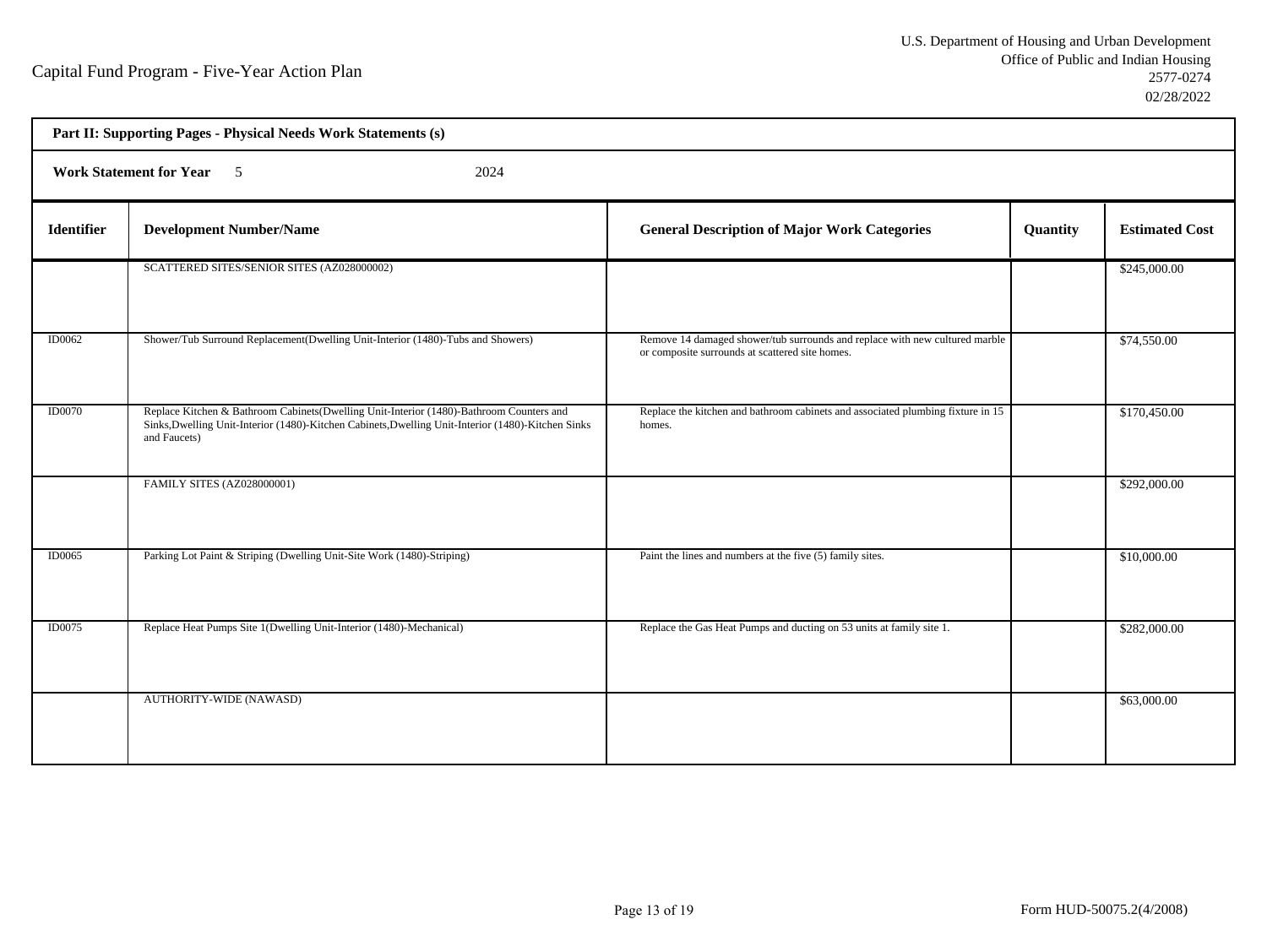| Part II: Supporting Pages - Physical Needs Work Statements (s) |                                                                         |                                                     |          |                       |  |
|----------------------------------------------------------------|-------------------------------------------------------------------------|-----------------------------------------------------|----------|-----------------------|--|
|                                                                | <b>Work Statement for Year</b> 5<br>2024                                |                                                     |          |                       |  |
| <b>Identifier</b>                                              | <b>Development Number/Name</b>                                          | <b>General Description of Major Work Categories</b> | Quantity | <b>Estimated Cost</b> |  |
| <b>ID0078</b>                                                  | Capital Fund Program Salary & Supplies (Administration (1410)-Salaries) | Salaries and Supplies                               |          | \$60,000.00           |  |
| <b>ID0079</b>                                                  | Staff Training(Management Improvement (1408)-Staff Training)            | Training events for staff for Capital Fund Program  |          | \$3,000.00            |  |
|                                                                | Subtotal of Estimated Cost                                              |                                                     |          | \$600,000.00          |  |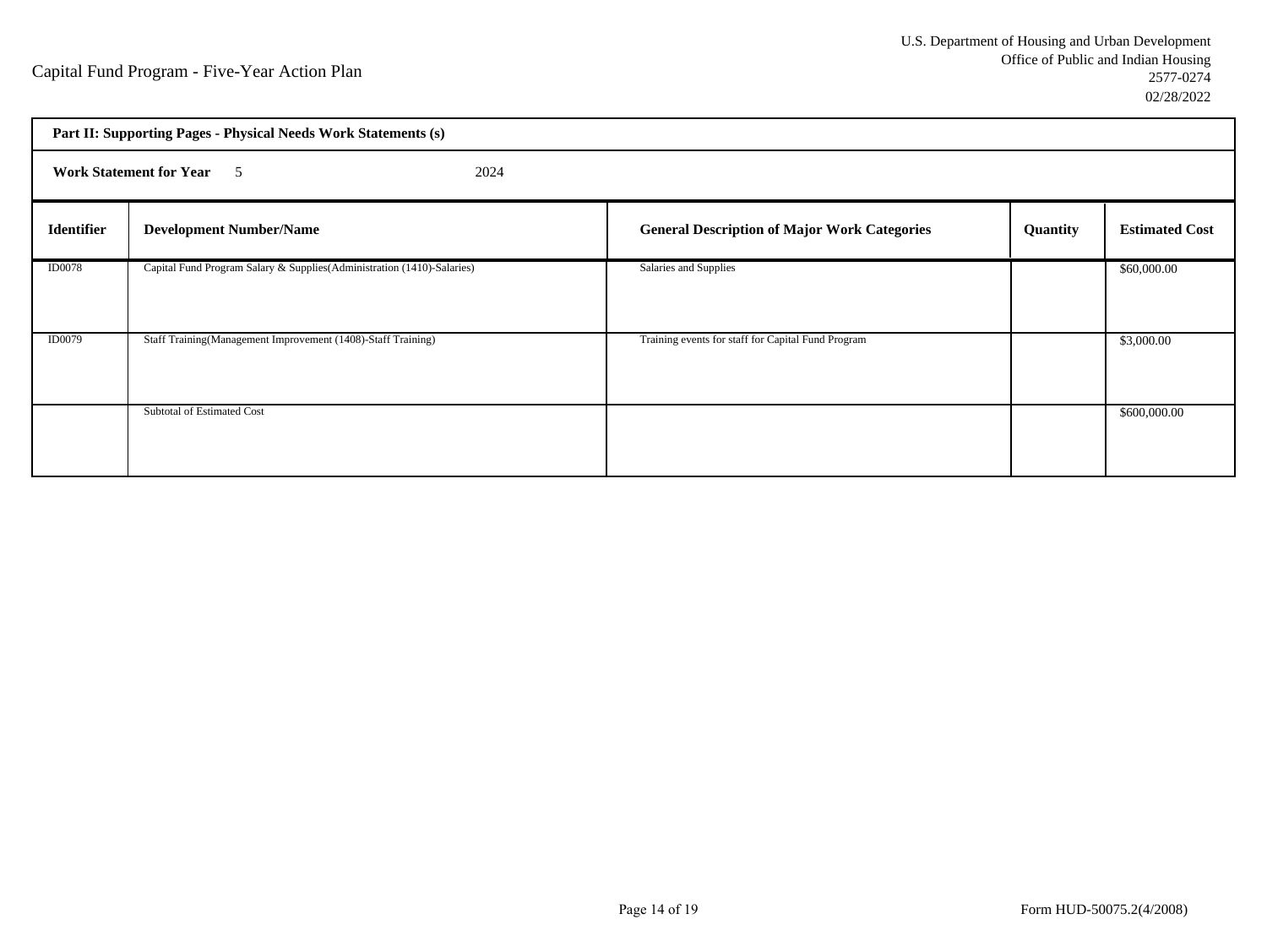| Part III: Supporting Pages - Management Needs Work Statements (s)                     |                       |  |
|---------------------------------------------------------------------------------------|-----------------------|--|
| Work Statement for Year 1<br>2020                                                     |                       |  |
| <b>Development Number/Name</b><br><b>General Description of Major Work Categories</b> | <b>Estimated Cost</b> |  |
| Housing Authority Wide                                                                |                       |  |
| Capital Fund Program Salary & Supplies (Administration (1410)-Salaries)               | \$104,417.00          |  |
| Staff Training(Management Improvement (1408)-Staff Training)                          | \$3,000.00            |  |
| Subtotal of Estimated Cost                                                            | \$107,417.00          |  |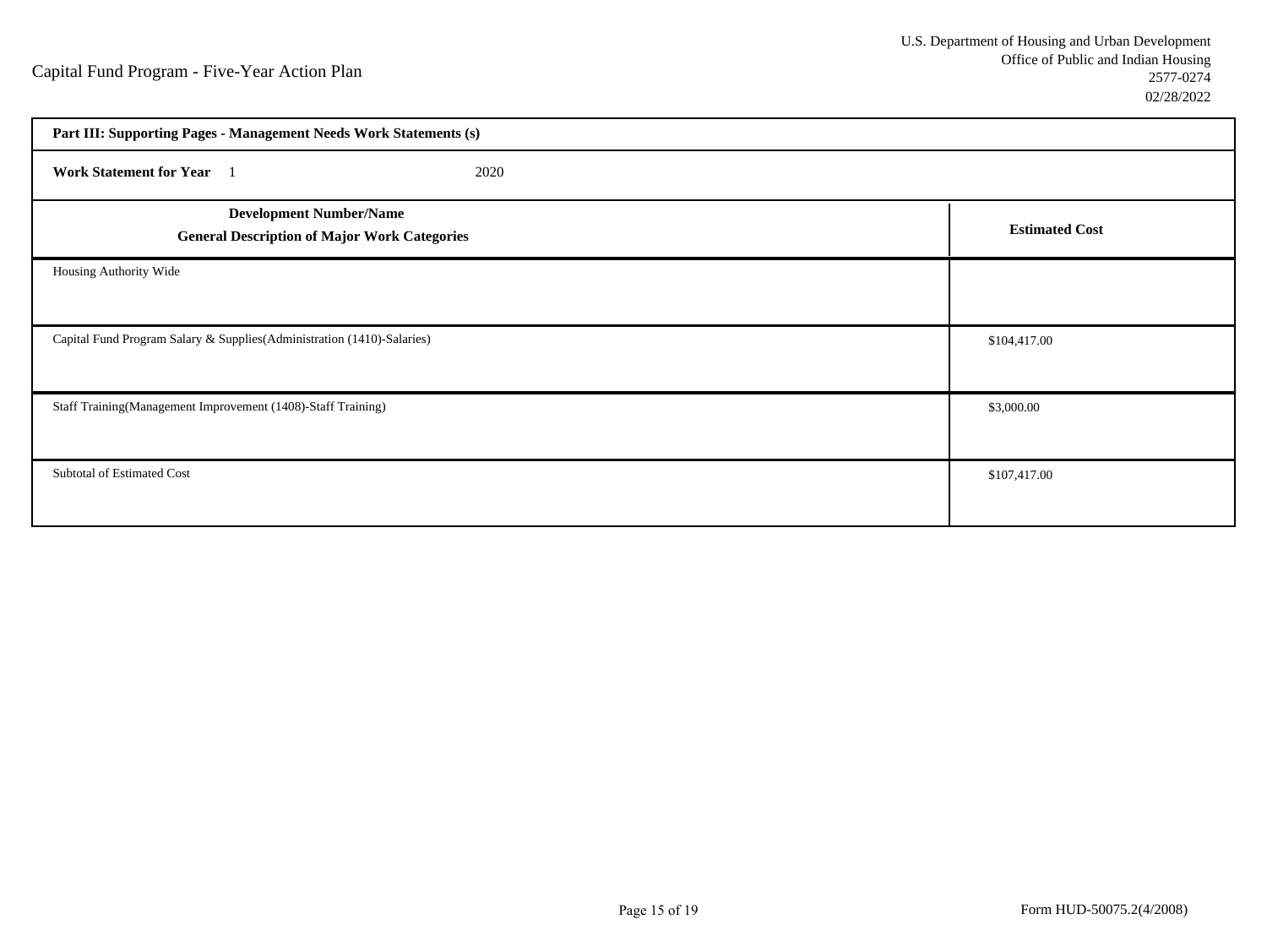| Part III: Supporting Pages - Management Needs Work Statements (s)                     |                       |  |  |  |  |  |  |  |
|---------------------------------------------------------------------------------------|-----------------------|--|--|--|--|--|--|--|
| <b>Work Statement for Year</b> 2<br>2021                                              |                       |  |  |  |  |  |  |  |
| <b>Development Number/Name</b><br><b>General Description of Major Work Categories</b> | <b>Estimated Cost</b> |  |  |  |  |  |  |  |
| Housing Authority Wide                                                                |                       |  |  |  |  |  |  |  |
| Capital Fund Program Salary & Supplies(Administration (1410)-Salaries)                | \$60,000.00           |  |  |  |  |  |  |  |
| Staff Training(Management Improvement (1408)-Staff Training)                          | \$3,000.00            |  |  |  |  |  |  |  |
| Subtotal of Estimated Cost                                                            | \$63,000.00           |  |  |  |  |  |  |  |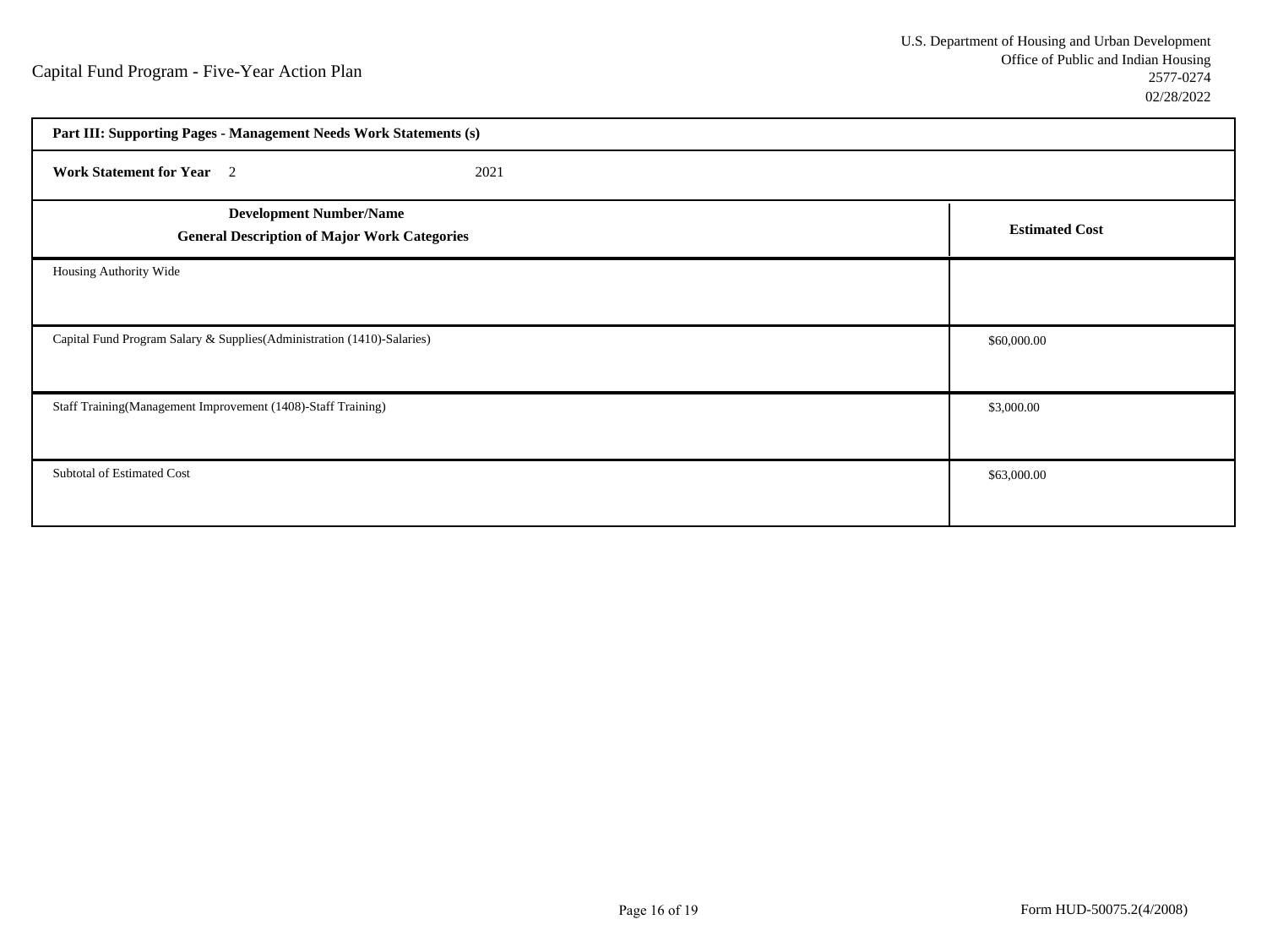| Part III: Supporting Pages - Management Needs Work Statements (s)                     |                       |  |  |  |  |  |  |  |
|---------------------------------------------------------------------------------------|-----------------------|--|--|--|--|--|--|--|
| <b>Work Statement for Year</b> 3<br>2022                                              |                       |  |  |  |  |  |  |  |
| <b>Development Number/Name</b><br><b>General Description of Major Work Categories</b> | <b>Estimated Cost</b> |  |  |  |  |  |  |  |
| Housing Authority Wide                                                                |                       |  |  |  |  |  |  |  |
| Capital Fund Program Salary & Supplies(Administration (1410)-Salaries)                | \$60,000.00           |  |  |  |  |  |  |  |
| Staff Training(Management Improvement (1408)-Staff Training)                          | \$3,000.00            |  |  |  |  |  |  |  |
| Subtotal of Estimated Cost                                                            | \$63,000.00           |  |  |  |  |  |  |  |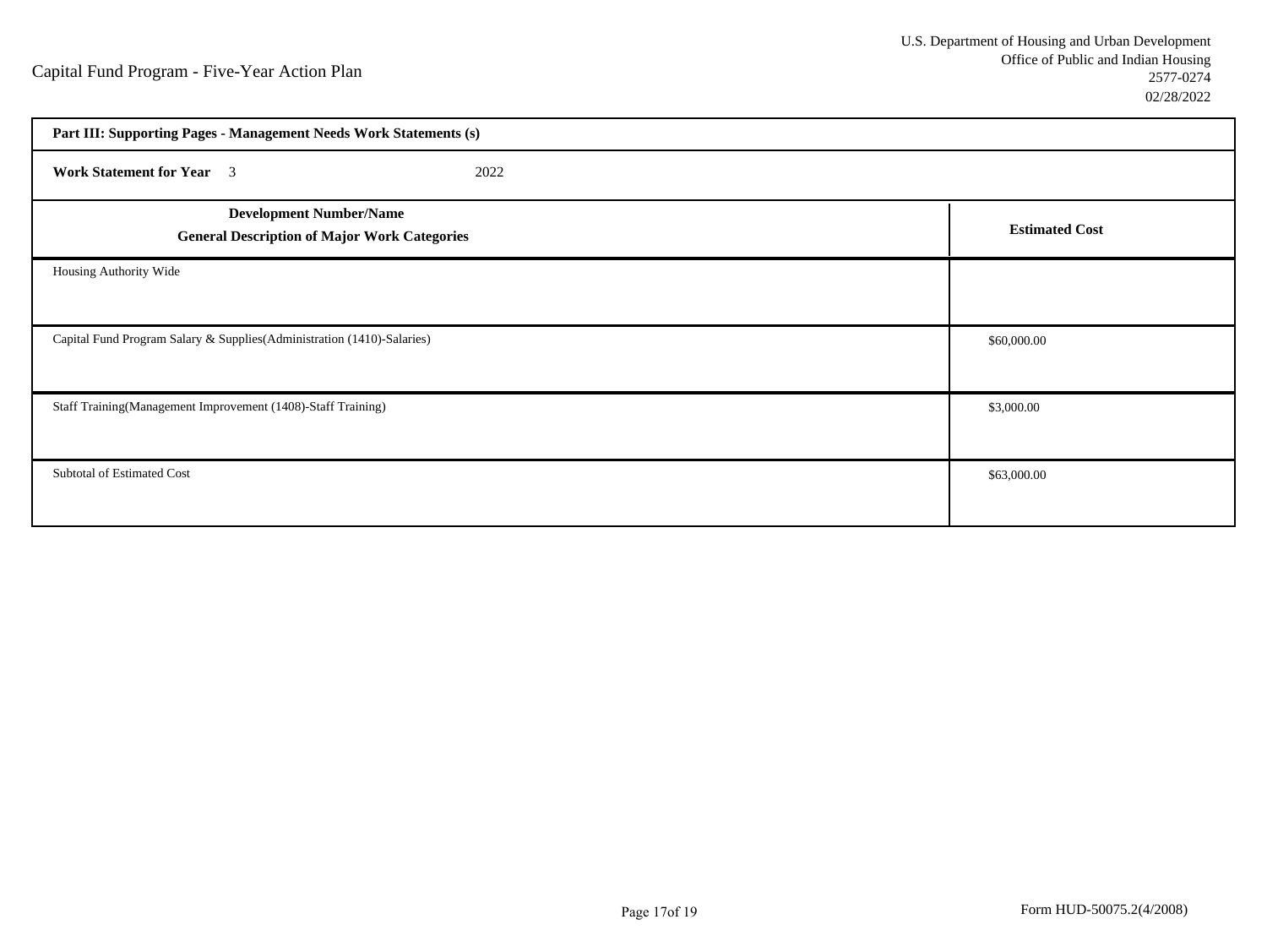| Part III: Supporting Pages - Management Needs Work Statements (s)                     |                       |  |  |  |  |  |  |  |
|---------------------------------------------------------------------------------------|-----------------------|--|--|--|--|--|--|--|
| Work Statement for Year 4<br>2023                                                     |                       |  |  |  |  |  |  |  |
| <b>Development Number/Name</b><br><b>General Description of Major Work Categories</b> | <b>Estimated Cost</b> |  |  |  |  |  |  |  |
| Housing Authority Wide                                                                |                       |  |  |  |  |  |  |  |
| Capital Fund Program Salary & Supplies(Administration (1410)-Salaries)                | \$60,000.00           |  |  |  |  |  |  |  |
| Staff Training(Management Improvement (1408)-Staff Training)                          | \$3,000.00            |  |  |  |  |  |  |  |
| Subtotal of Estimated Cost                                                            | \$63,000.00           |  |  |  |  |  |  |  |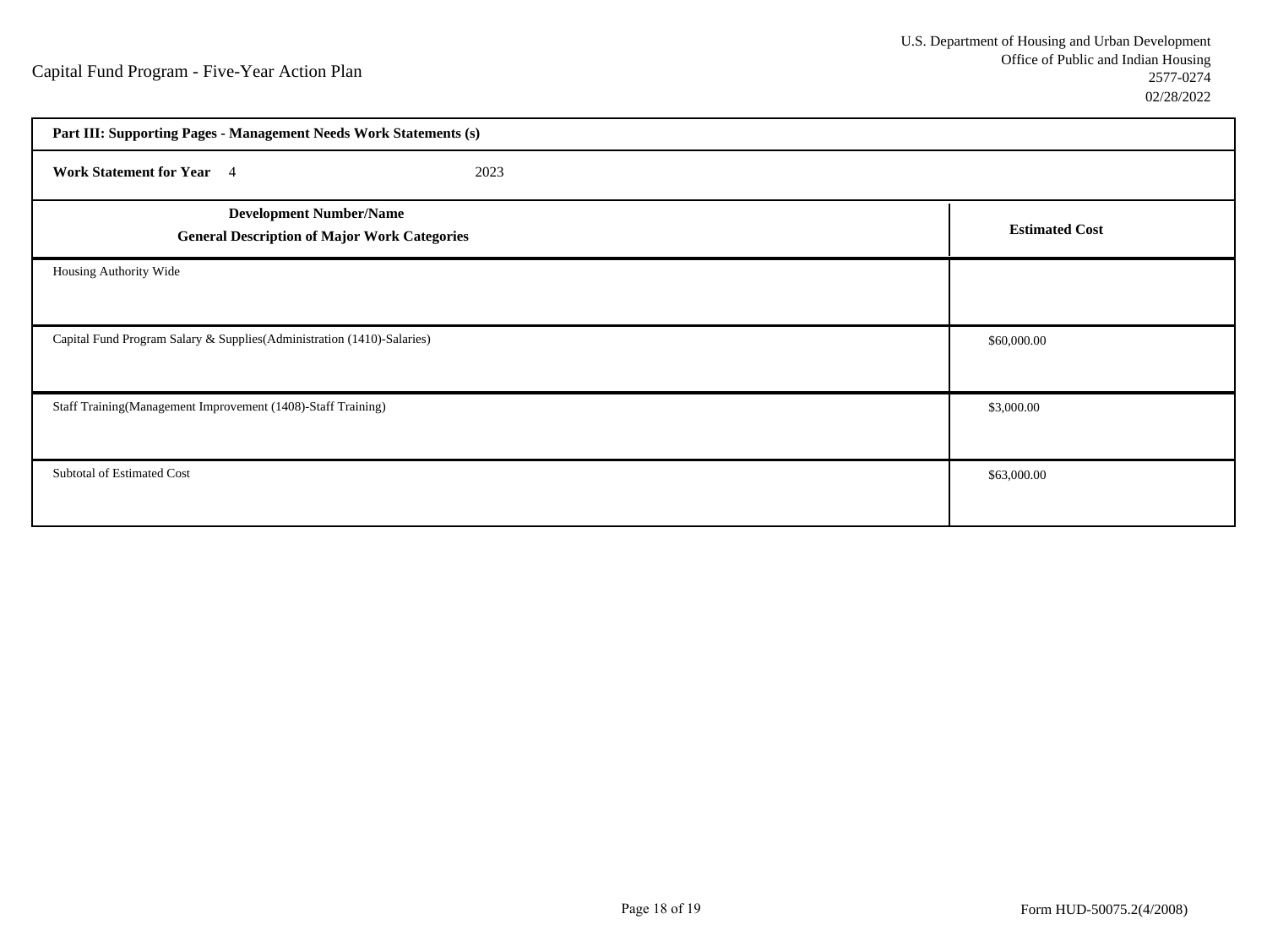| Part III: Supporting Pages - Management Needs Work Statements (s)                     |                       |  |  |  |  |  |  |
|---------------------------------------------------------------------------------------|-----------------------|--|--|--|--|--|--|
| <b>Work Statement for Year</b> 5<br>2024                                              |                       |  |  |  |  |  |  |
| <b>Development Number/Name</b><br><b>General Description of Major Work Categories</b> | <b>Estimated Cost</b> |  |  |  |  |  |  |
| Housing Authority Wide                                                                |                       |  |  |  |  |  |  |
| Capital Fund Program Salary & Supplies(Administration (1410)-Salaries)                | \$60,000.00           |  |  |  |  |  |  |
| Staff Training(Management Improvement (1408)-Staff Training)                          | \$3,000.00            |  |  |  |  |  |  |
| Subtotal of Estimated Cost                                                            | \$63,000.00           |  |  |  |  |  |  |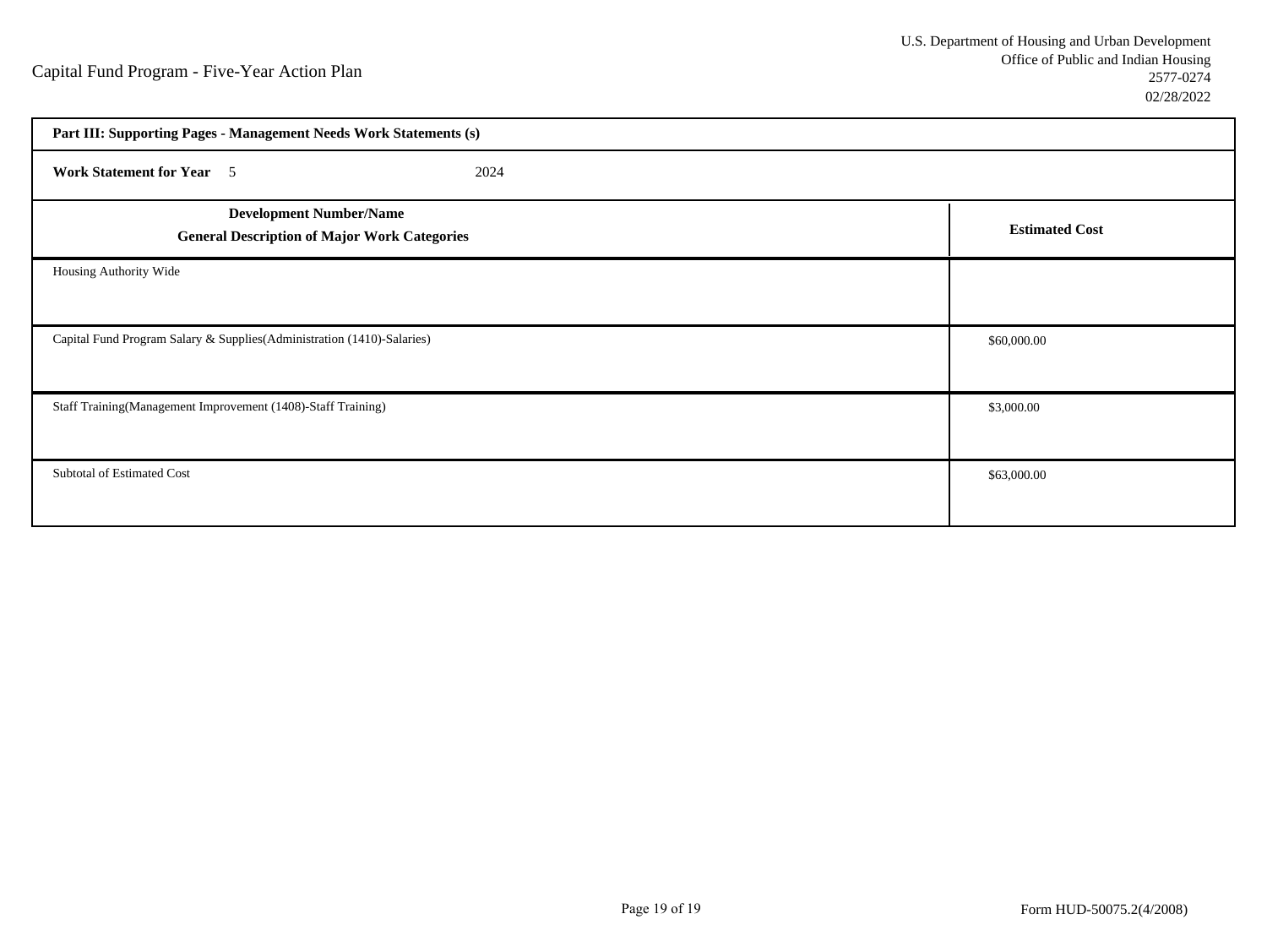| Field Office Name           | <b>PHA Name</b>                           | PHA Code | Grant Number  | Grant Amount | <b>Effective Date</b> |
|-----------------------------|-------------------------------------------|----------|---------------|--------------|-----------------------|
| <b>ARIZONA STATE OFFICE</b> | Chandler Housing & Redevelopment Division | AZ028    | AZ20P02850120 | \$696,117.00 | 3/26/2020             |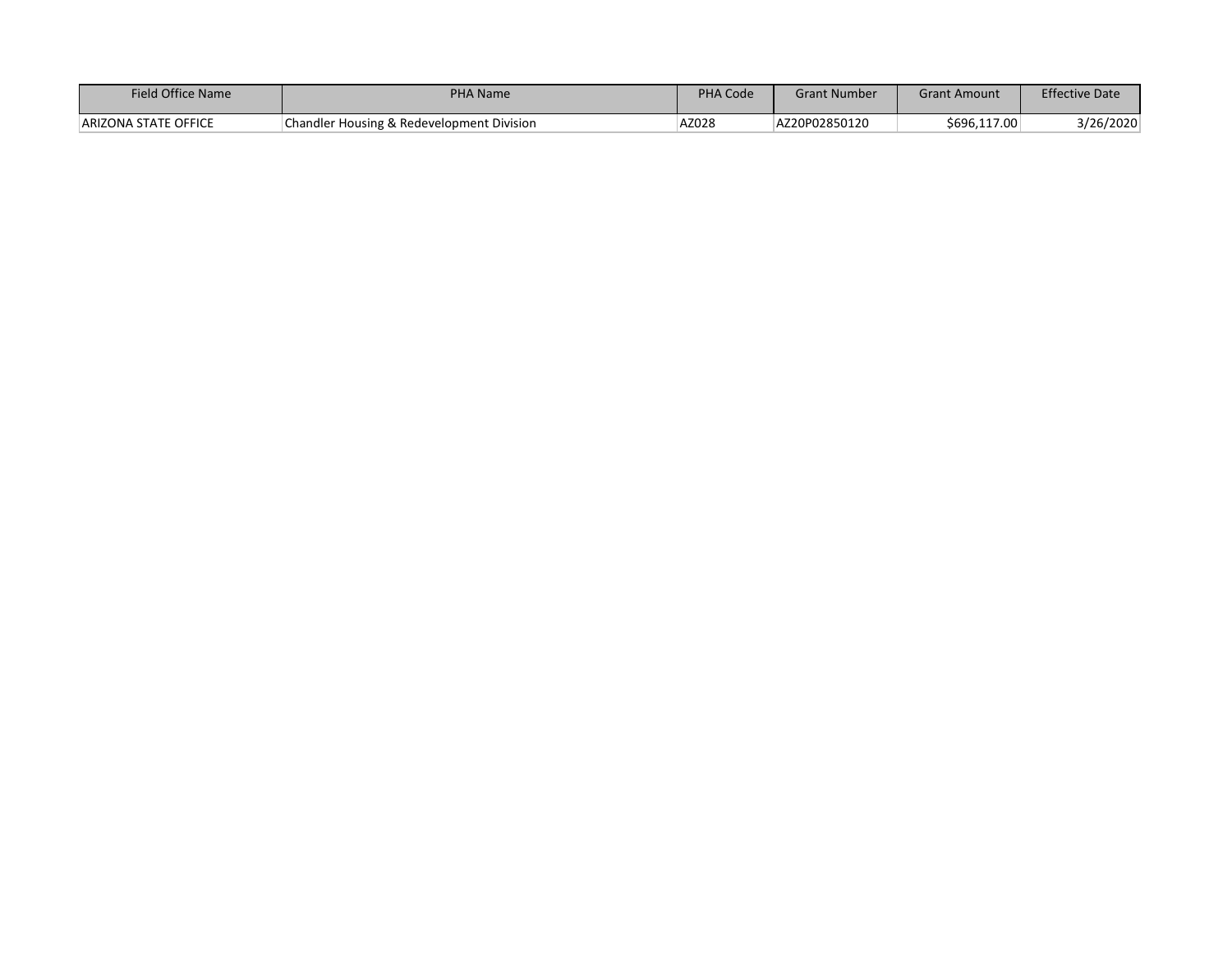| <b>Part I: Summary</b> |                                                                     |                                                                                                                         |                             |                                                   |                                         |                                  |
|------------------------|---------------------------------------------------------------------|-------------------------------------------------------------------------------------------------------------------------|-----------------------------|---------------------------------------------------|-----------------------------------------|----------------------------------|
| <b>PHA Name:</b>       | Chandler Housing & Redevelopment Division                           | <b>Grant Type and Number</b><br>Capital Fund Program Grant No.<br>Replacement Housing Factor Grant No.<br>Date of CFFP: | AZ20P02850120               |                                                   | FFY of Grant:<br>FFY of Grant Approval: |                                  |
| <b>Type of Grant</b>   |                                                                     |                                                                                                                         |                             |                                                   |                                         |                                  |
|                        | <b>Original Annual Statement</b>                                    | Reserve for Disasters/Emergencies                                                                                       |                             | <b>X</b> Revised Annual Statement (Revision No: 1 |                                         |                                  |
|                        | Performance and Evaluation Report for Period Ending:                |                                                                                                                         |                             | Final Performance and Evaluation Report           |                                         |                                  |
| Line                   | <b>Summary by Development Account</b>                               |                                                                                                                         | <b>Total Estimated Cost</b> |                                                   |                                         | Total Actual Cost <sup>(1)</sup> |
|                        |                                                                     |                                                                                                                         | Original                    | Revised <sup>(2)</sup>                            | Obligated                               | <b>Expended</b>                  |
|                        | <b>Total non-CFP Funds</b>                                          |                                                                                                                         |                             |                                                   |                                         |                                  |
| $\overline{2}$         | 1406 Operations                                                     |                                                                                                                         |                             |                                                   |                                         |                                  |
| $\mathfrak{Z}$         | 1408 Management Improvement                                         | \$3,000.00                                                                                                              | \$3,000.00                  |                                                   |                                         |                                  |
| 4                      | 1410 Administration                                                 |                                                                                                                         | \$104,417.00                | \$104,417.00                                      |                                         |                                  |
| 5                      | 1480 General Capital Activity                                       |                                                                                                                         | \$588,700.00                | \$593,753.00                                      |                                         |                                  |
| 6                      | 1492 MovingToWorkDemonstration                                      |                                                                                                                         |                             |                                                   |                                         |                                  |
| $\tau$                 | 1501 Collater Exp / Debt Srvc                                       |                                                                                                                         |                             |                                                   |                                         |                                  |
| 8                      | 1503 RAD-CFP                                                        |                                                                                                                         |                             |                                                   |                                         |                                  |
| 9                      | 1504 Rad Investment Activity                                        |                                                                                                                         |                             |                                                   |                                         |                                  |
| 10                     | 1505 RAD-CPT                                                        |                                                                                                                         |                             |                                                   |                                         |                                  |
| 11                     | 1509 Preparing for, Preventing and Responding to Coronavirus (1509) |                                                                                                                         |                             |                                                   |                                         |                                  |

(1) To be completed for the Performance and Evaluation Report

(2) To be completed for the Performance and Evaluation Report or a Revised Annual Statement

(3) PHAs with under 250 units in management may use 100% of CFP Grants for operations

(4) RHF funds shall be include here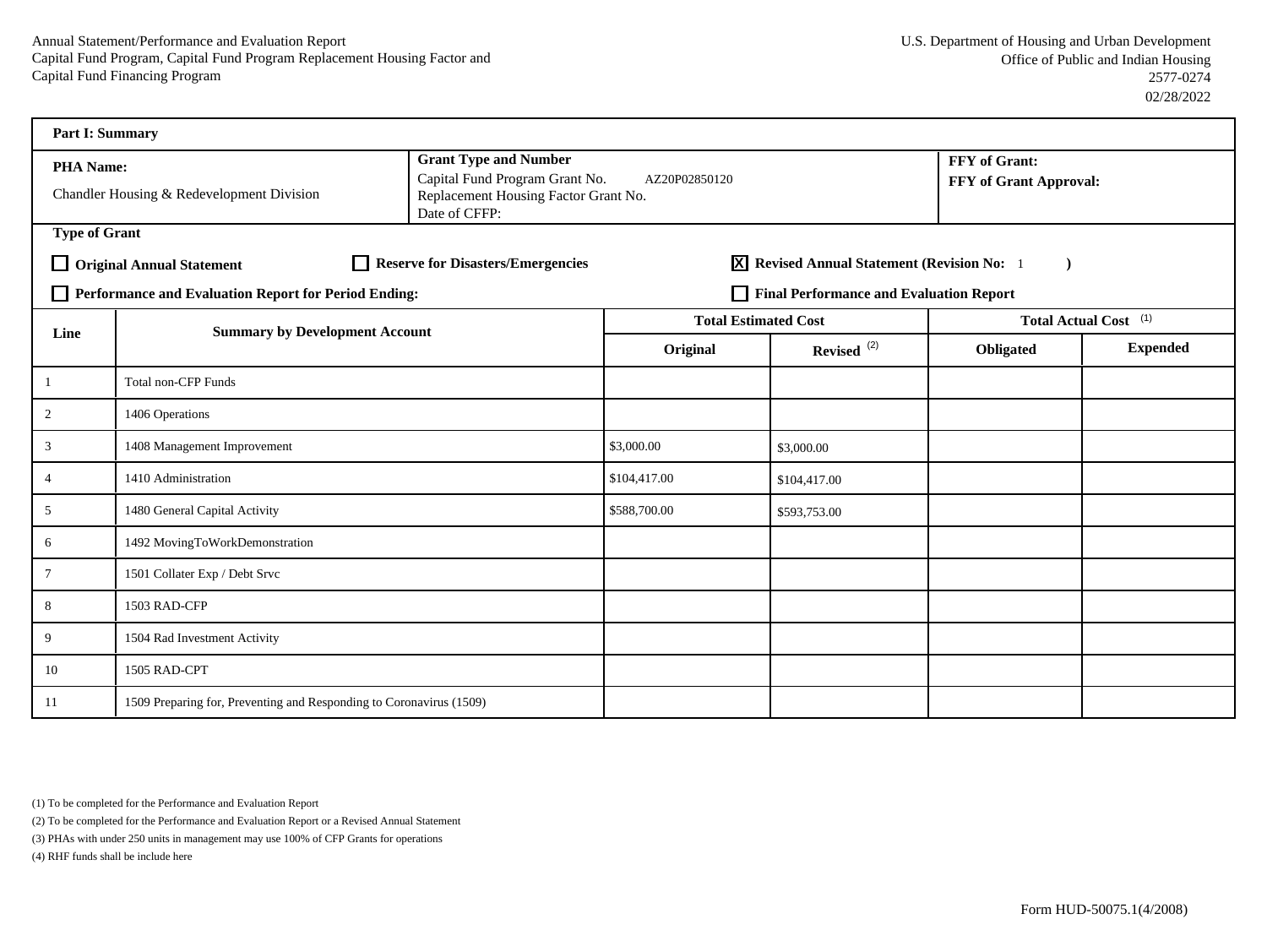| Part I: Summary      |                                                      |                                                                                                                         |                             |                                            |                                                |                                  |
|----------------------|------------------------------------------------------|-------------------------------------------------------------------------------------------------------------------------|-----------------------------|--------------------------------------------|------------------------------------------------|----------------------------------|
| PHA Name:            | Chandler Housing & Redevelopment Division            | <b>Grant Type and Number</b><br>Capital Fund Program Grant No.<br>Replacement Housing Factor Grant No.<br>Date of CFFP: | AZ20P02850120               |                                            | FFY of Grant:<br><b>FFY of Grant Approval:</b> |                                  |
| <b>Type of Grant</b> |                                                      |                                                                                                                         |                             |                                            |                                                |                                  |
|                      | <b>Original Annual Statement</b>                     | Reserve for Disasters/Emergencies                                                                                       |                             | X Revised Annual Statement (Revision No: 1 |                                                |                                  |
|                      | Performance and Evaluation Report for Period Ending: |                                                                                                                         |                             | Final Performance and Evaluation Report    |                                                |                                  |
| Line                 | <b>Summary by Development Account</b>                |                                                                                                                         | <b>Total Estimated Cost</b> |                                            |                                                | Total Actual Cost <sup>(1)</sup> |
|                      |                                                      |                                                                                                                         | Original                    | Revised <sup>(2)</sup>                     | Obligated                                      | <b>Expended</b>                  |
| 12                   | 9000 Debt Reserves                                   |                                                                                                                         |                             |                                            |                                                |                                  |
| 13                   | 9001 Bond Debt Obligation                            |                                                                                                                         |                             |                                            |                                                |                                  |
| 14                   | 9002 Loan Debt Obligation                            |                                                                                                                         |                             |                                            |                                                |                                  |
| 15                   | <b>RESERVED</b>                                      |                                                                                                                         |                             |                                            |                                                |                                  |
| 16                   | <b>RESERVED</b>                                      |                                                                                                                         |                             |                                            |                                                |                                  |
| 17                   | <b>RESERVED</b>                                      |                                                                                                                         |                             |                                            |                                                |                                  |
| 18a                  | <b>RESERVED</b>                                      |                                                                                                                         |                             |                                            |                                                |                                  |
| 18ba                 | <b>RESERVED</b>                                      |                                                                                                                         |                             |                                            |                                                |                                  |
| 19                   | <b>RESERVED</b>                                      |                                                                                                                         |                             |                                            |                                                |                                  |
| 20                   | <b>RESERVED</b>                                      |                                                                                                                         |                             |                                            |                                                |                                  |
| 21                   | Amount of Annual Grant: (sum of lines 2-20)          |                                                                                                                         | \$696,117.00                | \$701,170.00                               |                                                |                                  |

(1) To be completed for the Performance and Evaluation Report

(2) To be completed for the Performance and Evaluation Report or a Revised Annual Statement

(3) PHAs with under 250 units in management may use 100% of CFP Grants for operations

(4) RHF funds shall be include here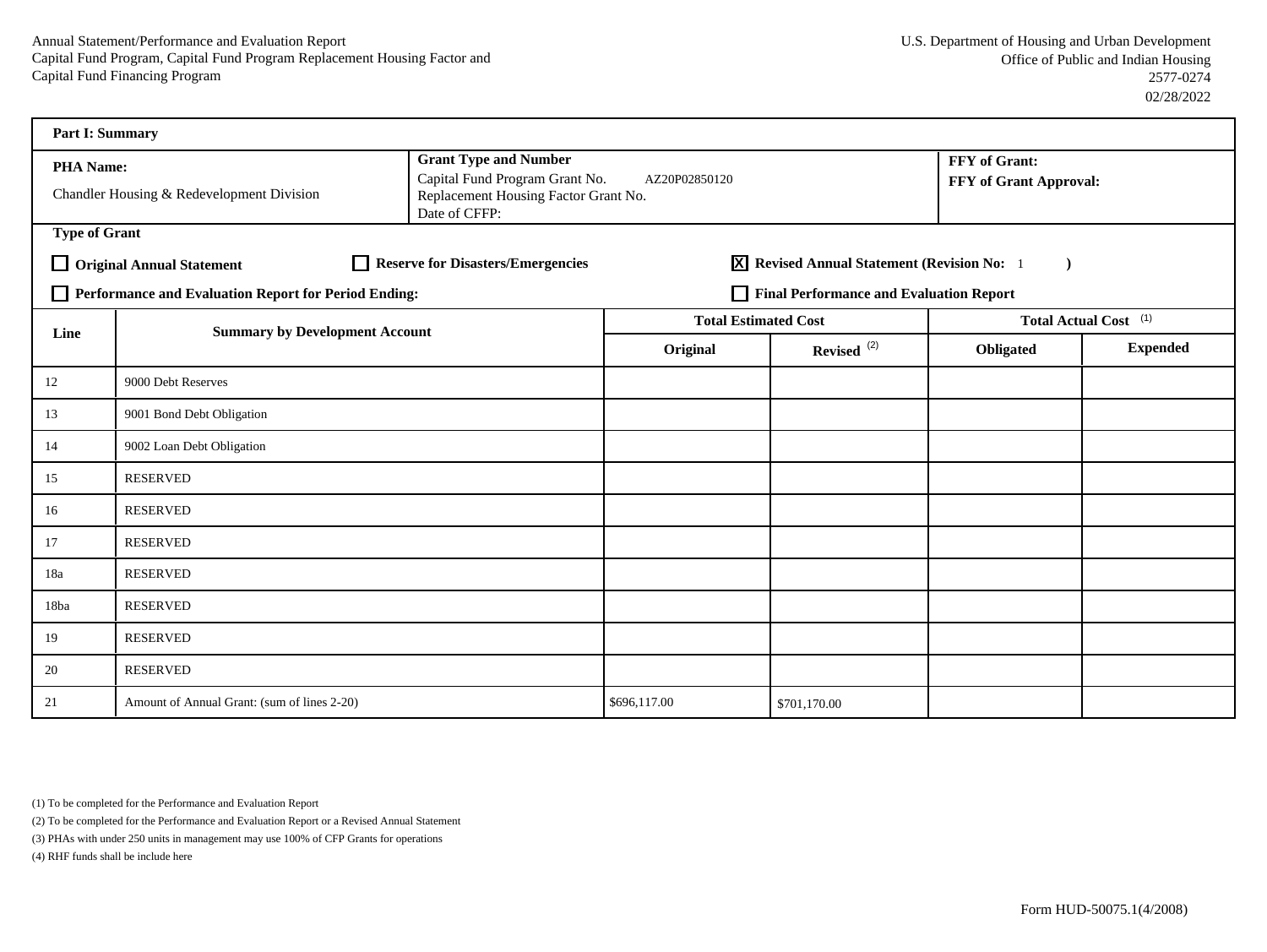| <b>Part I: Summary</b>                                                                                                            |                                                           |                                                                                         |                                                |                                  |                        |                 |  |
|-----------------------------------------------------------------------------------------------------------------------------------|-----------------------------------------------------------|-----------------------------------------------------------------------------------------|------------------------------------------------|----------------------------------|------------------------|-----------------|--|
| <b>PHA Name:</b>                                                                                                                  |                                                           | <b>Grant Type and Number</b>                                                            |                                                |                                  | FFY of Grant:          |                 |  |
|                                                                                                                                   | Chandler Housing & Redevelopment Division                 | Capital Fund Program Grant No.<br>Replacement Housing Factor Grant No.<br>Date of CFFP: | AZ20P02850120                                  |                                  | FFY of Grant Approval: |                 |  |
| <b>Type of Grant</b>                                                                                                              |                                                           |                                                                                         |                                                |                                  |                        |                 |  |
| <b>Reserve for Disasters/Emergencies</b><br><b>X</b> Revised Annual Statement (Revision No: 1<br><b>Original Annual Statement</b> |                                                           |                                                                                         |                                                |                                  |                        |                 |  |
|                                                                                                                                   | Performance and Evaluation Report for Period Ending:      |                                                                                         | <b>Final Performance and Evaluation Report</b> |                                  |                        |                 |  |
| Line                                                                                                                              | <b>Summary by Development Account</b>                     | <b>Total Estimated Cost</b>                                                             |                                                | Total Actual Cost <sup>(1)</sup> |                        |                 |  |
|                                                                                                                                   |                                                           |                                                                                         | Original                                       | Revised $(2)$                    | Obligated              | <b>Expended</b> |  |
| 22                                                                                                                                | Amount of line 21 Related to LBP Activities               |                                                                                         |                                                |                                  |                        |                 |  |
| 23                                                                                                                                | Amount of line 21 Related to Section 504 Activities       |                                                                                         |                                                |                                  |                        |                 |  |
| 24                                                                                                                                | Amount of line 21 Related to Security - Soft Costs        |                                                                                         |                                                |                                  |                        |                 |  |
| 25                                                                                                                                | Amount of line 21 Related to Security - Hard Costs        |                                                                                         |                                                |                                  |                        |                 |  |
| 26                                                                                                                                | Amount of line 21 Related to Energy Conservation Measures |                                                                                         |                                                |                                  |                        |                 |  |

|                                                               | <b>Signature of Executive Director</b> $\alpha$ MABQ93                                      | Date | 10/01/2020 | <b>Signature of Public Housing Director</b> | Date |  |  |  |  |
|---------------------------------------------------------------|---------------------------------------------------------------------------------------------|------|------------|---------------------------------------------|------|--|--|--|--|
| (1) To be completed for the Performance and Evaluation Report |                                                                                             |      |            |                                             |      |  |  |  |  |
|                                                               | (2) To be completed for the Performance and Evaluation Report or a Revised Annual Statement |      |            |                                             |      |  |  |  |  |
|                                                               | (3) PHAs with under 250 units in management may use 100% of CFP Grants for operations       |      |            |                                             |      |  |  |  |  |

Т

(4) RHF funds shall be include here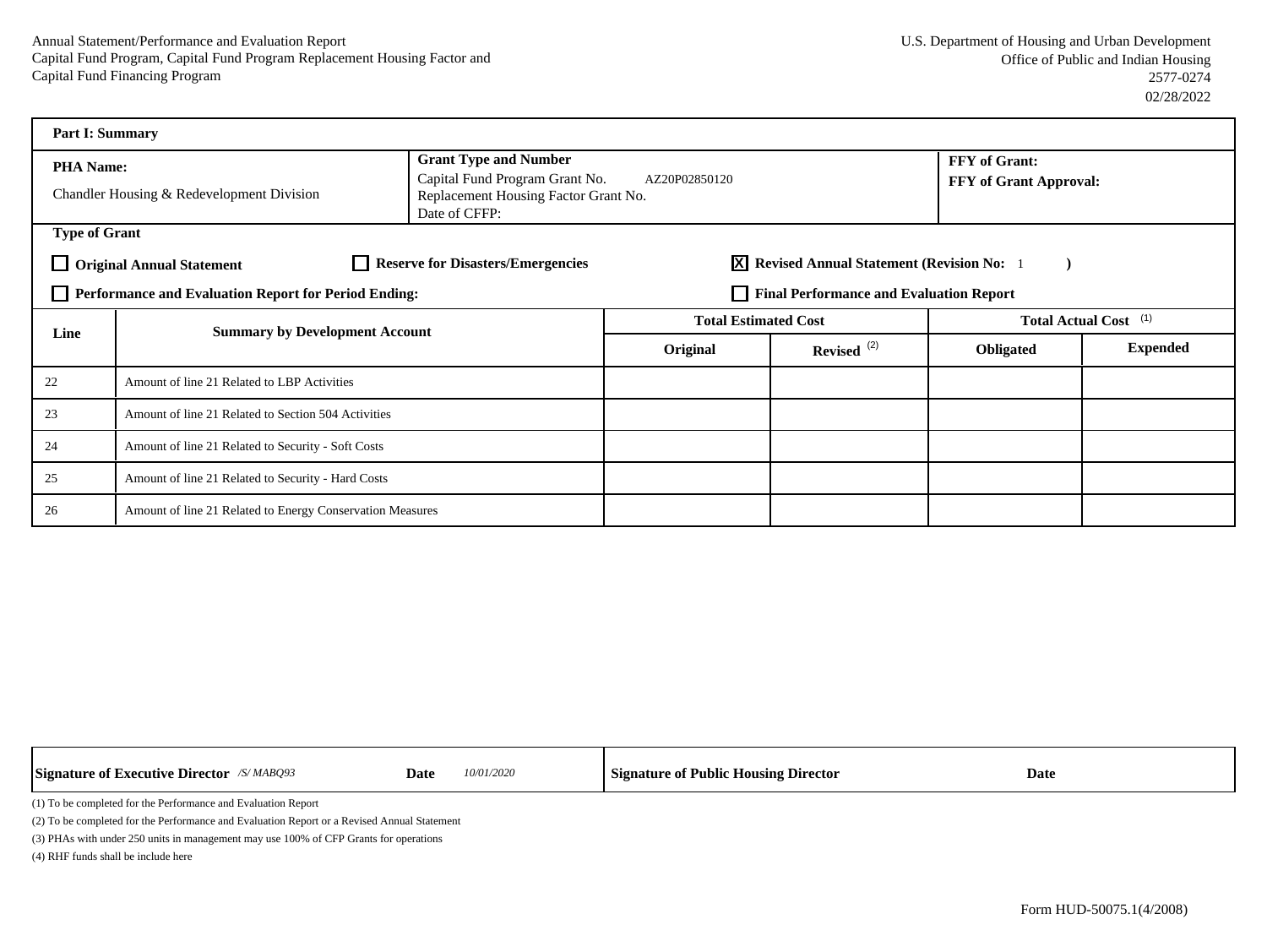| <b>Part II: Supporting Pages</b>                       |                                                                                                                                               |               |                                                                                                                         |          |              |                             |                           |                                  |                       |  |
|--------------------------------------------------------|-----------------------------------------------------------------------------------------------------------------------------------------------|---------------|-------------------------------------------------------------------------------------------------------------------------|----------|--------------|-----------------------------|---------------------------|----------------------------------|-----------------------|--|
| PHA Name:<br>Chandler Housing & Redevelopment Division |                                                                                                                                               | CFFP(Yes/No): | <b>Grant Type and Number</b><br>Capital Fund Program Grant No.<br>AZ20P02850120<br>Replacement Housing Factor Grant No. |          |              |                             |                           | <b>Federal FFY of Grant:</b>     |                       |  |
| <b>Development Number</b>                              | <b>General Description of Major</b>                                                                                                           |               | <b>Development</b>                                                                                                      |          |              | <b>Total Estimated Cost</b> |                           | Total Actual Cost <sup>(2)</sup> |                       |  |
| <b>Name/PHA-Wide Activities</b>                        | <b>Work Categories</b>                                                                                                                        |               | Account No.                                                                                                             | Quantity | Original     | $Reviewed$ <sup>(1)</sup>   | <b>Funds</b><br>Obligated | <b>Funds</b><br><b>Expended</b>  | <b>Status of Work</b> |  |
| Not associated with any specific<br>development        | Capital Fund Program Salary & Supplies<br>(Administration (1410))<br>Description : Salaries and supplies                                      |               | 1410                                                                                                                    |          | \$104,417.00 | \$104,417.00                |                           |                                  |                       |  |
| Not associated with any specific<br>development        | <b>Staff Training (Management Improvement</b><br>(1408)<br>Description : Training events for staff for<br>Capital Fund Program                |               | 1408                                                                                                                    |          | \$3,000.00   | \$3,000.00                  |                           |                                  |                       |  |
| AZ028000002 - SCATTERED<br>SITES/SENIOR SITES          | Heat Pump Replacements (Dwelling Unit-<br>Interior $(1480)$ )<br>Description : Removal and replacement of<br>26 units at Single Family Homes. |               | 1480                                                                                                                    |          | \$140,000.00 | \$145,053.00                |                           |                                  |                       |  |

(1) To be completed for the Performance and Evaluation Report or a Revised Annual Statement

(2) To be completed for the Performance and Evaluation Report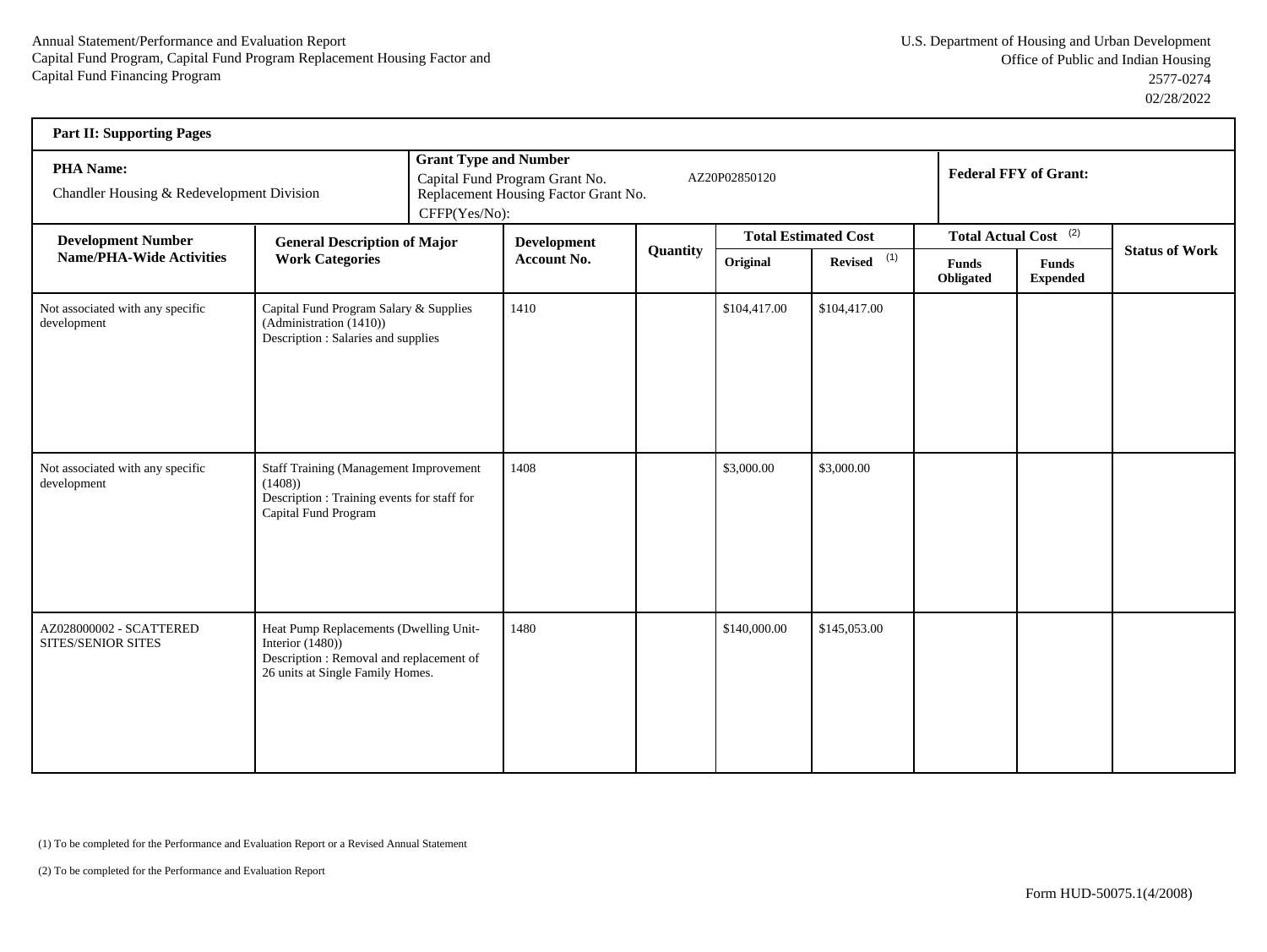| <b>Part II: Supporting Pages</b>                              |                                                                                                                                                                                                                                 |                                                                                                                                                             |                                                                                                                                          |          |              |                             |                           |                                  |                       |  |
|---------------------------------------------------------------|---------------------------------------------------------------------------------------------------------------------------------------------------------------------------------------------------------------------------------|-------------------------------------------------------------------------------------------------------------------------------------------------------------|------------------------------------------------------------------------------------------------------------------------------------------|----------|--------------|-----------------------------|---------------------------|----------------------------------|-----------------------|--|
| <b>PHA Name:</b><br>Chandler Housing & Redevelopment Division |                                                                                                                                                                                                                                 |                                                                                                                                                             | <b>Grant Type and Number</b><br>Capital Fund Program Grant No.<br>AZ20P02850120<br>Replacement Housing Factor Grant No.<br>CFFP(Yes/No): |          |              |                             |                           | <b>Federal FFY of Grant:</b>     |                       |  |
| <b>Development Number</b>                                     | <b>General Description of Major</b>                                                                                                                                                                                             |                                                                                                                                                             | <b>Development</b>                                                                                                                       |          |              | <b>Total Estimated Cost</b> |                           | Total Actual Cost <sup>(2)</sup> |                       |  |
| <b>Name/PHA-Wide Activities</b>                               | <b>Work Categories</b>                                                                                                                                                                                                          |                                                                                                                                                             | <b>Account No.</b>                                                                                                                       | Quantity | Original     | Revised $(1)$               | <b>Funds</b><br>Obligated | <b>Funds</b><br><b>Expended</b>  | <b>Status of Work</b> |  |
| AZ028000002 - SCATTERED<br>SITES/SENIOR SITES                 | (Dwelling Unit-Interior (1480))<br>scattered site homes.                                                                                                                                                                        | Shower/Tub Surround Replacement<br>Description: Remove 29 damaged<br>shower/tub surrounds and replace with new<br>cultured marble or composite surrounds at |                                                                                                                                          |          | \$154,206.00 | \$154,206.00                |                           |                                  |                       |  |
| AZ028000002 - SCATTERED<br>SITES/SENIOR SITES                 | Replace Kitchen & Bathroom Cabinets<br>(Dwelling Unit-Interior (1480))<br>Description: Replace the kitchen and<br>bathroom cabinets and associated plumbing<br>fixtures in 29 homes.                                            |                                                                                                                                                             | 1480                                                                                                                                     |          | \$284,494.00 | \$284,494.00                |                           |                                  |                       |  |
| AZ028000002 - SCATTERED<br>SITES/SENIOR SITES                 | Radon Testing (Dwelling Unit-Interior<br>(1480)<br>Description : Test all the units at Kingston<br>for radon. This is an ongoing testing<br>requirement since there are units that have<br>test results above the EPA standard. |                                                                                                                                                             | 1480                                                                                                                                     |          | \$10,000.00  | \$10,000.00                 |                           |                                  |                       |  |

(1) To be completed for the Performance and Evaluation Report or a Revised Annual Statement

(2) To be completed for the Performance and Evaluation Report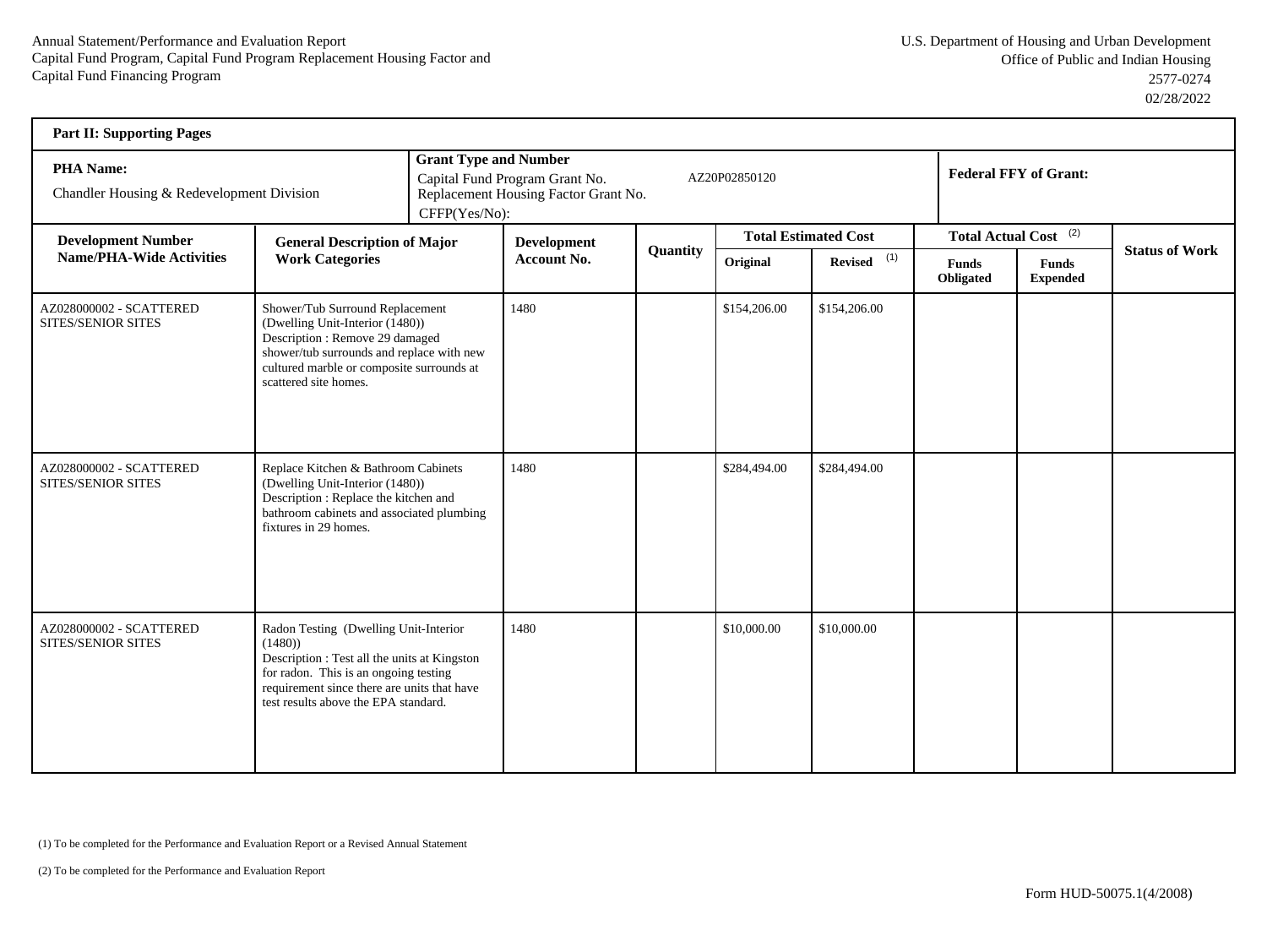| <b>Part II: Supporting Pages</b>                              |                                     |                                                                                                                                          |                    |          |                             |               |                              |                                  |                       |
|---------------------------------------------------------------|-------------------------------------|------------------------------------------------------------------------------------------------------------------------------------------|--------------------|----------|-----------------------------|---------------|------------------------------|----------------------------------|-----------------------|
| <b>PHA Name:</b><br>Chandler Housing & Redevelopment Division |                                     | <b>Grant Type and Number</b><br>AZ20P02850120<br>Capital Fund Program Grant No.<br>Replacement Housing Factor Grant No.<br>CFFP(Yes/No): |                    |          |                             |               | <b>Federal FFY of Grant:</b> |                                  |                       |
| <b>Development Number</b>                                     | <b>General Description of Major</b> |                                                                                                                                          | Development        |          | <b>Total Estimated Cost</b> |               |                              | Total Actual Cost <sup>(2)</sup> |                       |
| <b>Name/PHA-Wide Activities</b>                               | <b>Work Categories</b>              |                                                                                                                                          | <b>Account No.</b> | Quantity | Original                    | Revised $(1)$ | Funds<br>Obligated           | <b>Funds</b><br><b>Expended</b>  | <b>Status of Work</b> |
|                                                               | Total:                              |                                                                                                                                          |                    |          | \$696,117.00                | \$701,170.00  |                              |                                  |                       |
|                                                               |                                     |                                                                                                                                          |                    |          |                             |               |                              |                                  |                       |
|                                                               |                                     |                                                                                                                                          |                    |          |                             |               |                              |                                  |                       |
|                                                               |                                     |                                                                                                                                          |                    |          |                             |               |                              |                                  |                       |
|                                                               |                                     |                                                                                                                                          |                    |          |                             |               |                              |                                  |                       |

(1) To be completed for the Performance and Evaluation Report or a Revised Annual Statement

(2) To be completed for the Performance and Evaluation Report